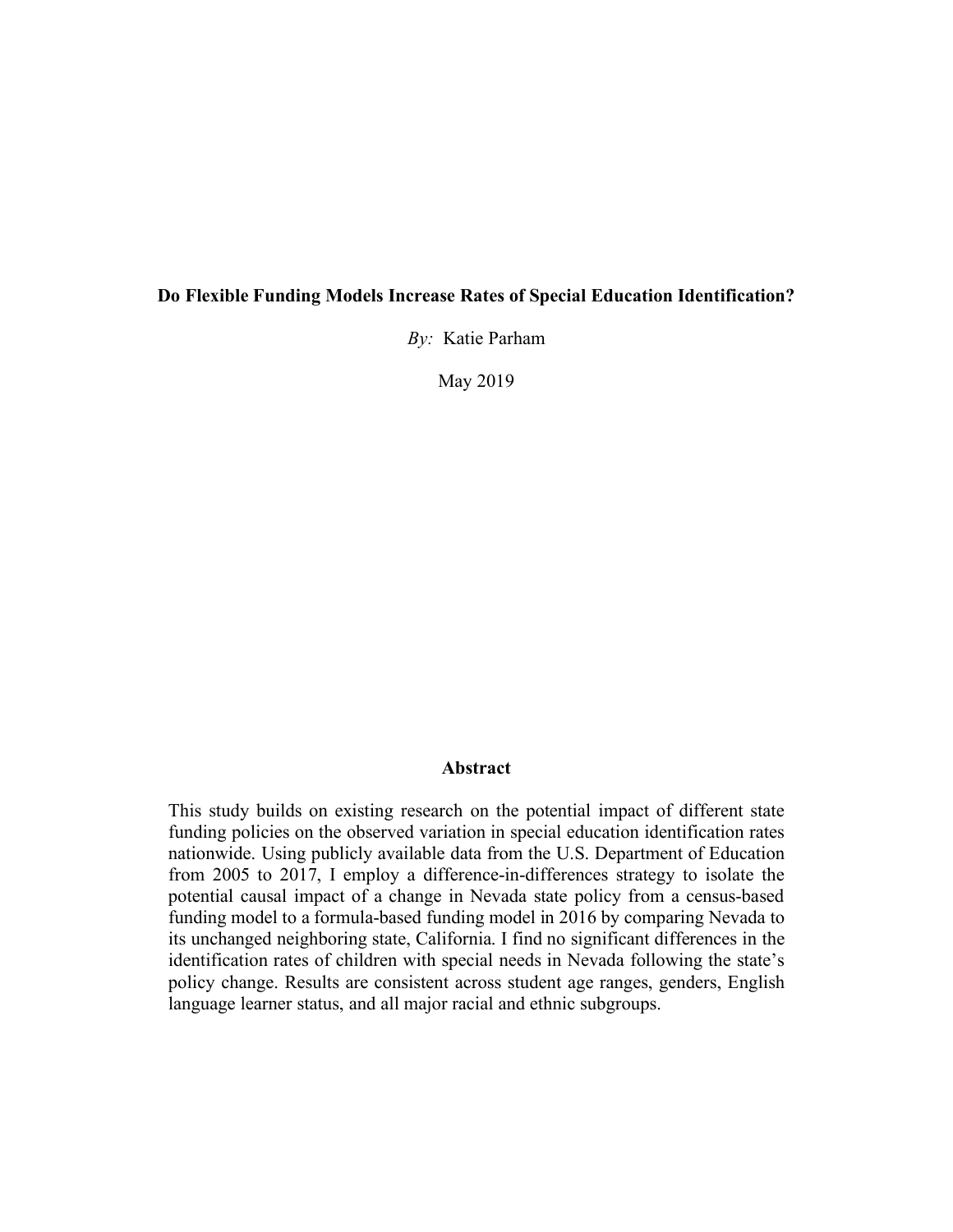# **I. Introduction**

Public schools in the United States are obligated by federal law to find and identify students with unidentified disabilities and to provide them with special education and related services (IDEA 2004). State education agencies, under the Individuals with Disabilities Education Act (IDEA), are thereby required to ensure that children suspected of having an undiagnosed disability are referred for formal evaluation, the results of which determine the specialized services a child will receive, as well as the level of funding a school will receive to support the student based on their classification. This level of funding varies across states, as a result of differing funding structures and definitions of disabilities (McCann 2014; Müller 2005).

Most disabilities with a clear medical basis are diagnosed by a child's parents or doctor in their preschool years (Reschly 1996). The students identified and evaluated by schools based on academic or behavioral performance issues, however, account for the majority of the 6.6 million students with disabilities in the U.S. (Reschly 1996; U.S. Department of Education). Among the federally-defined categories of disabilities, there is an informal distinction between those for which student qualification is clear-cut (e.g., deafness, blindness) and those categories for which student qualification is highly sensitive to human pressure and interpretation (e.g., specific learning disability, intellectual disability, emotional disturbance) (Sullivan and Bal 2013; Schifter et al. 2019). Recent research has highlighted significant inconsistencies by race and socioeconomic status in the identification rates of children with these types of exceptionalities, in particular, lending further support to the notion that student identification for these disability categories is subjective and affected by human influence (Dhuey and Lipscomb 2011; Shifrer, Muller, and Callahan 2011; Morgan et al. 2017; Schifter et al. 2019).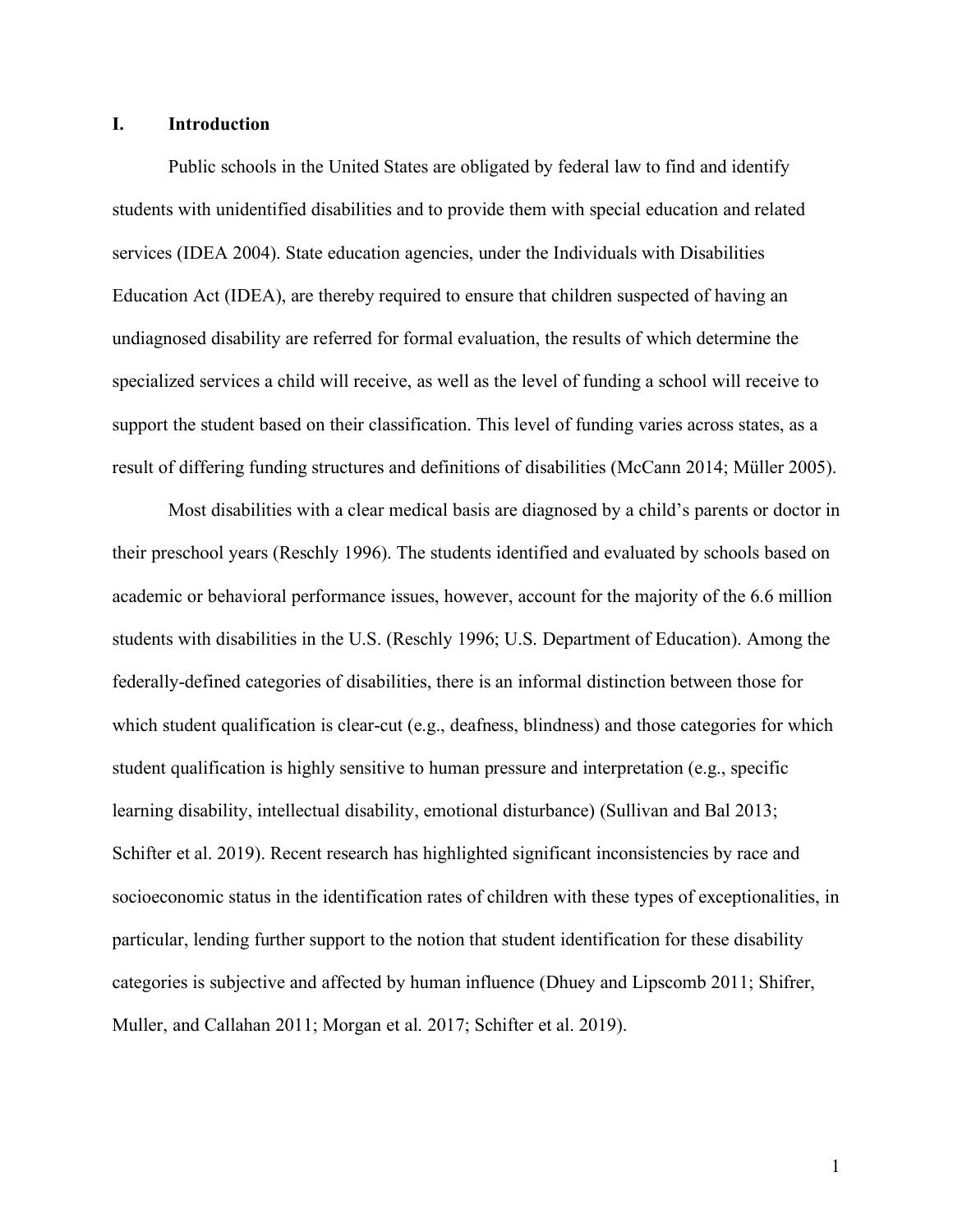The proportion of students identified for special education varies significantly across states—from 8.6 percent of all public-school students in Texas compared to 17.8 percent of all public-school students in New York (U.S. Department of Education). Nationwide, the average rests around 13 percent of all public-school students (U.S. Department of Education). The range in proportions of students with special needs across states—when, in theory, a child's state of residence should have no consistent impact on the likelihood of their having an academic or behavioral disability—has led researchers and policymakers to wonder whether state funding structures are affecting the identification rates of students for special education. If true, upticks in identification rates of students with disabilities would most likely be seen in the subjective disability categories.

Prior literature has assessed alternate hypotheses driving this observed variation in state rates of special education identification and has resulted in a variety of conclusions. Some evidence points to the influence of standardized testing on increased identification rates (Figlio 2002). Other studies have found that the misidentification of English language learners as having special needs may play a role in identification rate variation across states, given the nonrandomness of English language learner residency within the U.S. (Sullivan 2011). Researchers have also assessed the impact of a child's entering school at a younger age than the rest of their peer cohort on their likelihood of being diagnosed as having special needs (Dhuey and Lipscomb 2010). The bulk of extant economic literature, however, has examined the role of fiscal incentives on identification rates, likely due to the ease with which comparisons can be drawn between states by this policy measure. Despite researchers' focus on this potential causal mechanism, the findings to date have been mixed about the role of funding structures in affecting rates of special education identification, signaling a need for additional research.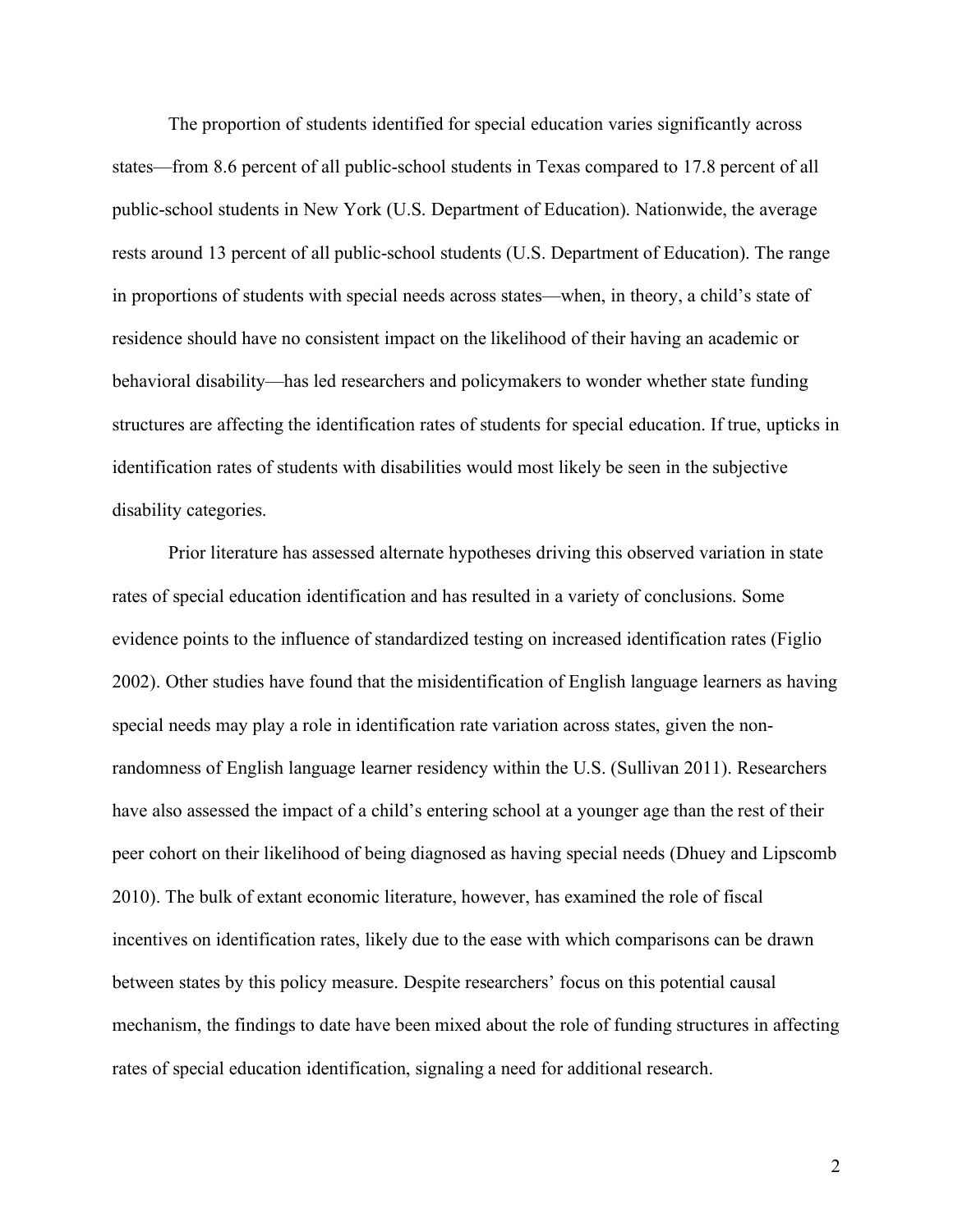This paper will exploit a change in funding structures for one state, Nevada, compared to an unchanged neighboring state, California, in an attempt to isolate the potential influence of state funding mechanisms on rates of disability identification. I use publicly available data from the U.S. Department of Education on the number of students identified within each state for special education annually from 2005 to 2017. I employ a difference-in-differences methodology—an identification strategy which allows for the isolation of any potential causal impact of the change in Nevada state policy by using the constancy of California's state funding policies as a counterfactual. While many states in the past decade have made small adjustments to their funding policies for special education, Nevada is the most recent state to adjust its funding for special education in such a significant way (e.g., from one funding model to another, rather than smaller changes to the percentage of state funds allotted to special education). This type of policy change is a unique opportunity to analyze of the impact of changing from a census-based funding model, in which state funds are allocated for special education regardless of the number of students with special needs, to the more flexible, formula-funded model used by two-thirds of states in the U.S., which allocates funds based on the number of students identified for special services annually. Further, California is one of the few states to have made no adjustments to its funding model for special education in the time period considered in this study (ECS 2015), bolstering its methodological appeal as a comparison group.

The remainder of this paper is organized as follows. In Section II, I begin with a brief background on the processes of special education identification in California and Nevada, as well as provide context for the two special education funding models under consideration in this paper. Section III describes the extant literature on special education identification rates and the potential influence of different funding models. Section IV details the dataset and methodology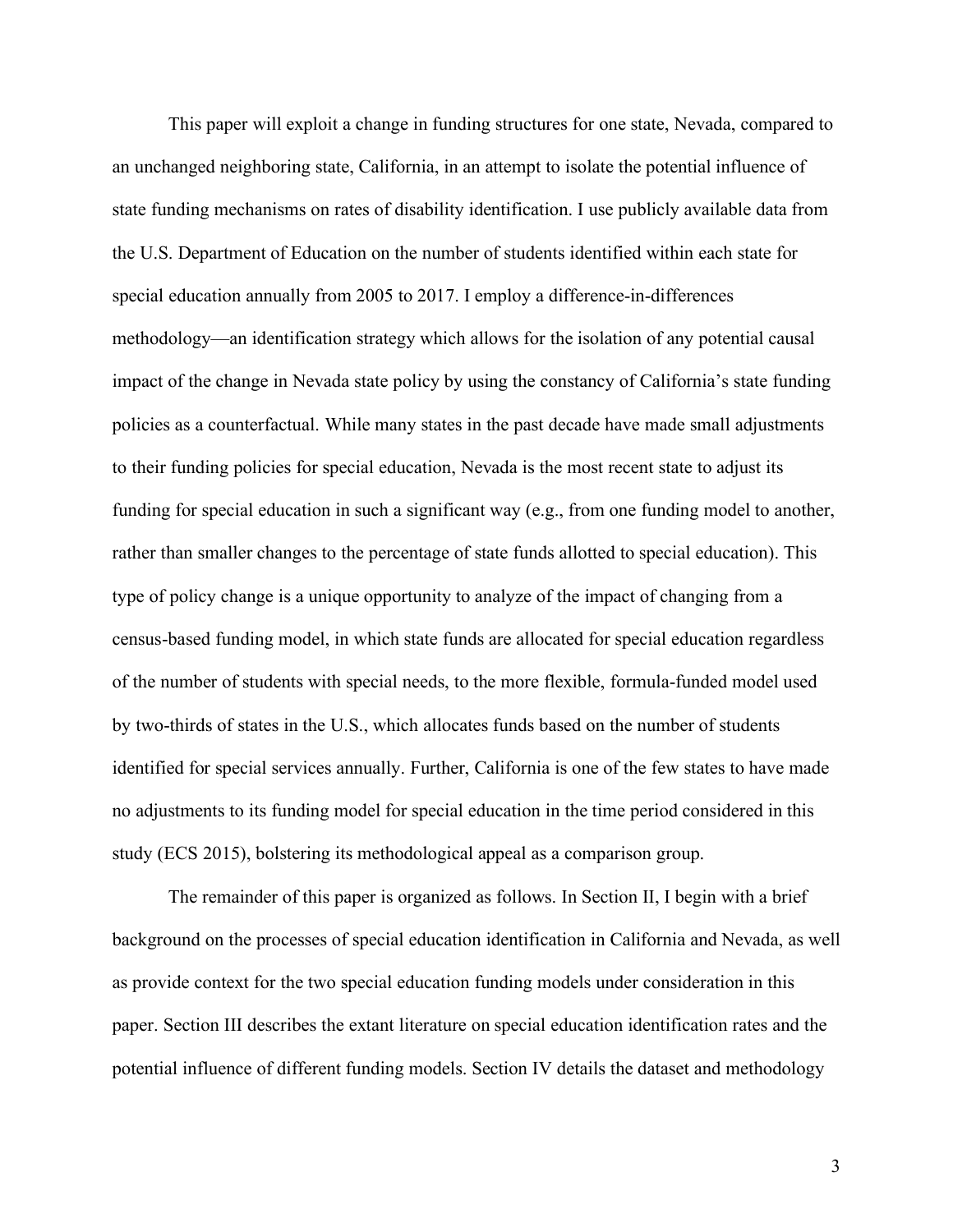used in this paper, and Section V provides the results of my estimation of the impact of fiscal incentives on disability identification rates. Section VI concludes the paper with a discussion of the implications of my findings.

# **II. Background**

#### *Processes for Identifying Students with Special Needs*

The Individuals with Disabilities Act covers 13 disability categories: specific learning disability, other health impairment, autism, emotional disturbance, speech or language impairment, visual impairment, deafness, hearing impairment, deaf-blindness, orthopedic impairment, intellectual disability, traumatic brain injury, and multiple disabilities (IDEA 2004). The responsibility for identifying and evaluating children who may have a disability rests with state and local education agencies, in a process that IDEA calls "child find" (IDEA 2004). The "child find" provision of the law mandates that all public schools evaluate students demonstrating potential signs of disabilities. For students who attend public schools and who are not referred for special education through an external medical professional, there is a formalized referral process for special education services. States may vary slightly in the specifics of this process, but the timelines schools are bound by for each stage of the referral and evaluation processes are standardized by federal law (e.g., schools have no more than 60 days after a parent's informed consent to convene an initial individualized education program [IEP] meeting for an identified student). See Figure 1 and Figure 2 for diagrams of what this process looks like for California and Nevada, respectively, noting that there are no significant differences in identification processes between the two states.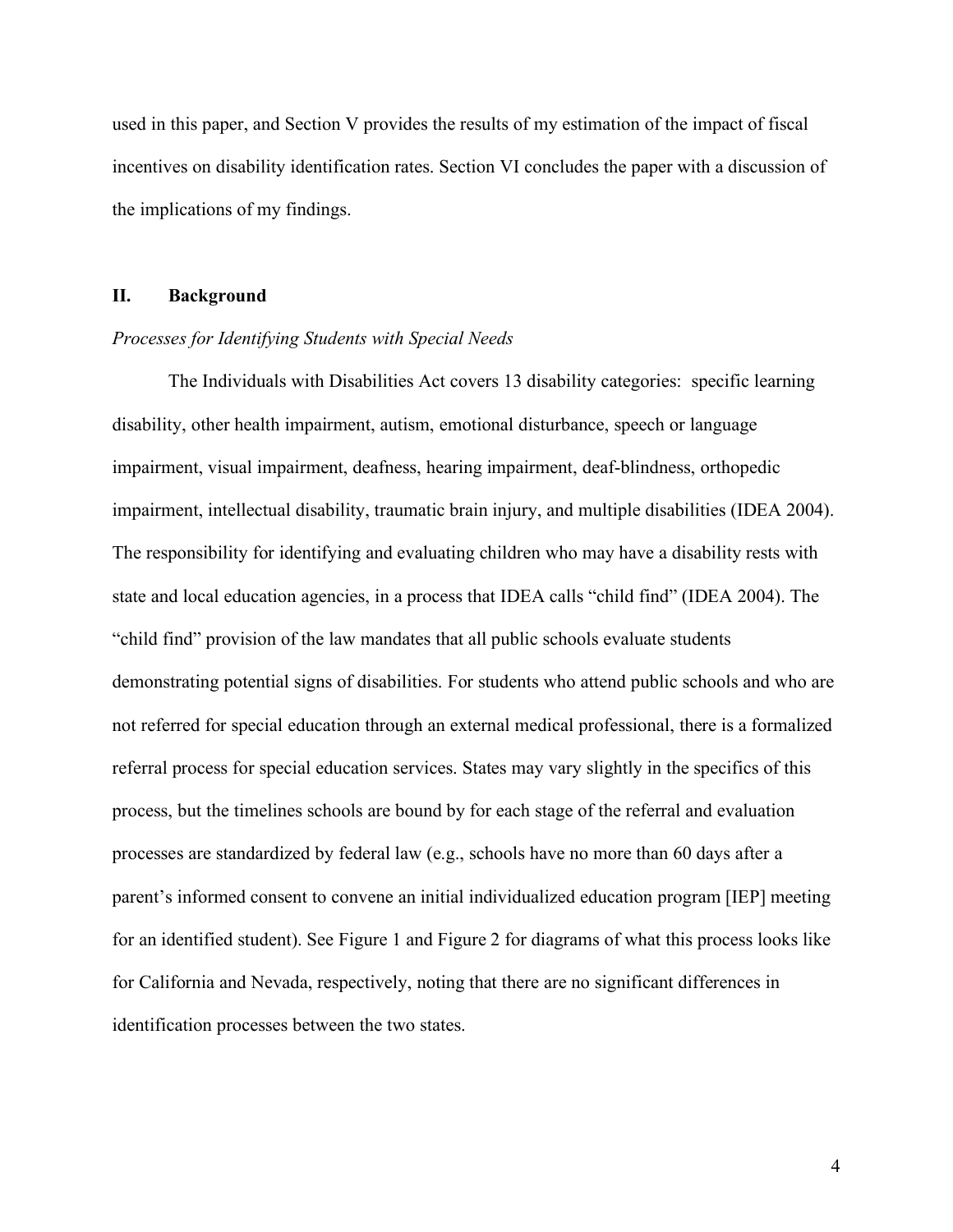While states must all follow IDEA regulations in terms of providing services for students diagnosed with any of the 13 disability categories covered for special education services, they may independently define who qualifies for each disability type. However, a study from 2005 analyzing variation in state disability definitions found no statistically significant differences in the proportion of students served within each federal disability category as a result of cross-state variation in eligibility criteria (Müller 2005). As such, I do not expect any differences in either the processes of special education referral and identification or the definitions of disability categories across the two states considered in this study to bias the findings.

# *State Special Education Funding Models*

Increasingly large shares of elementary and secondary education spending in the U.S. have been devoted to special education in recent decades, as a result of the continued rise in the number of students identified for specialized school services (Hanushek and Rivkin 1997; Alonso and Rothstein 2010; Mahitvanichcha and Parrish 2005). The goal of this paper is to better understand the role of fiscal incentives affecting special education identification, as a potential explanation of the variation observed in identification levels across states.

While there is some wider variation in the specific design of state funding formulas for special education, there are essentially two main forms: census- or population-based funding and formula-funding models. Census-based funding models allocate money from a fixed annual amount based on the total number of children enrolled in a district, regardless of the number of special education students. This more rigid funding structure is currently used by six states (ECS 2015; McCann 2014).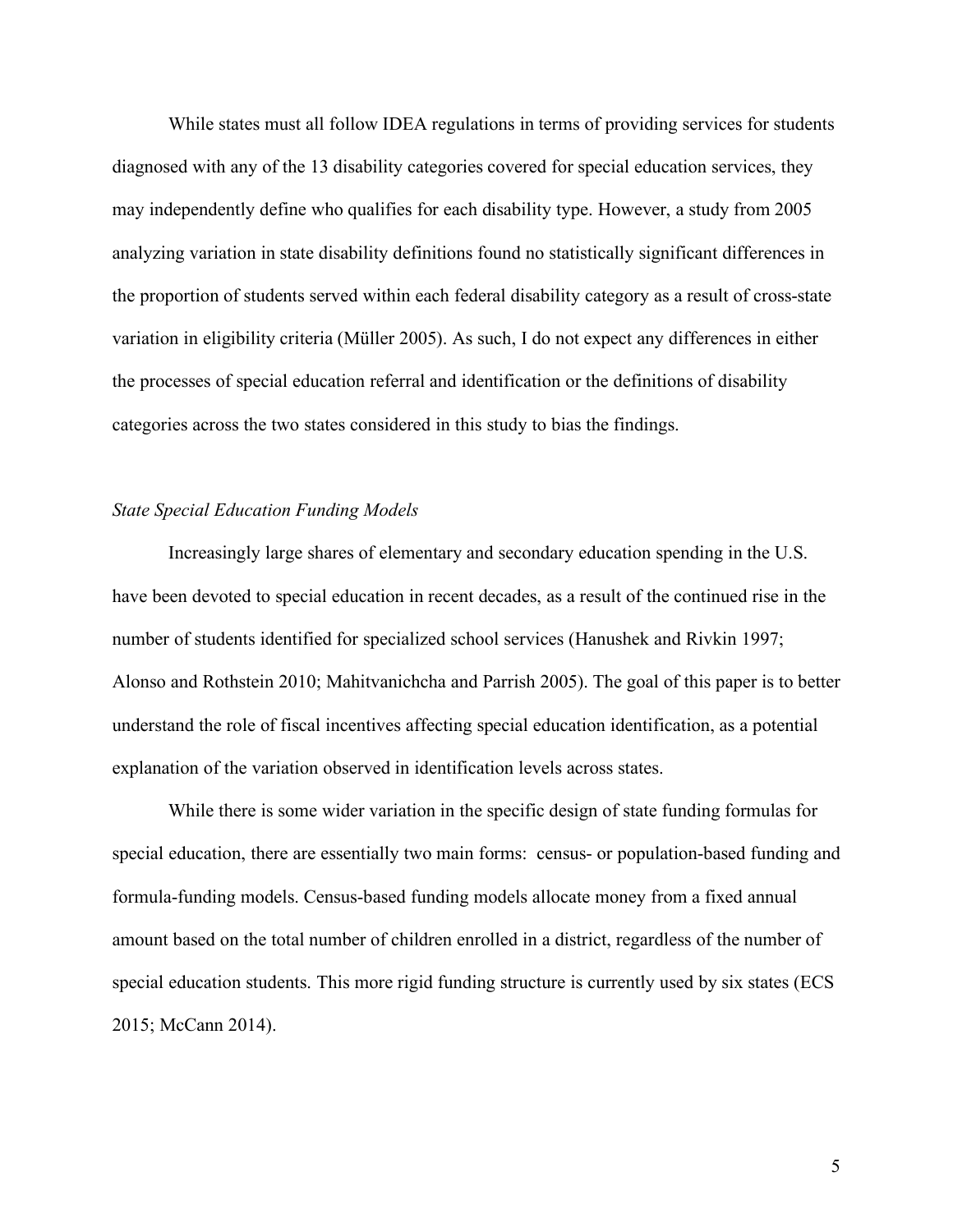The more common funding structure is that of a formula-funding model where money is allocated within a state with consideration to the provision of special education and its related costs. These funding structures vary but can include weights for special education students based on their disability or intensity of services needed, district-level reimbursements for a certain percentage of special education expenditures, flat grants at a fixed amount based on the number of identified special education students, or funding based on the calculated resource needs of students (i.e., teachers or classroom space) for specific disability types (McCann 2014; Mahitvanichcha and Parrish 2005; Reschly 1996).

This paper will focus on a comparison of these two broad funding structures with an eye toward the potential consequences of using the more common, flexible-funding policy. Both funding structures make it simple to predict how a change in the number of identified students with disabilities would affect the amount of money a district or school would receive. States using formula-funding structures would theoretically incentivize the *over*-identification of students with disabilities—particularly students identified within subjective disability categories, while census-based structures would theoretically lead to the *under-*identification of students with disabilities, given a state's incentive to reduce overall costs relative to the size of its population. Notable for the purposes of this paper is that Nevada, which switched from a censusbased funding structure to a formula-funding model in 2015, applies a common weight to *all* students with disabilities of 2.0 (Nevada Legislative Counsel Bureau 2017). This common weighting scheme lends further credence to the hypothesis that if the formula-funding structure does lead to higher rates of special education identification, that impact is most likely to be seen in the identification rates of subjective disability categories.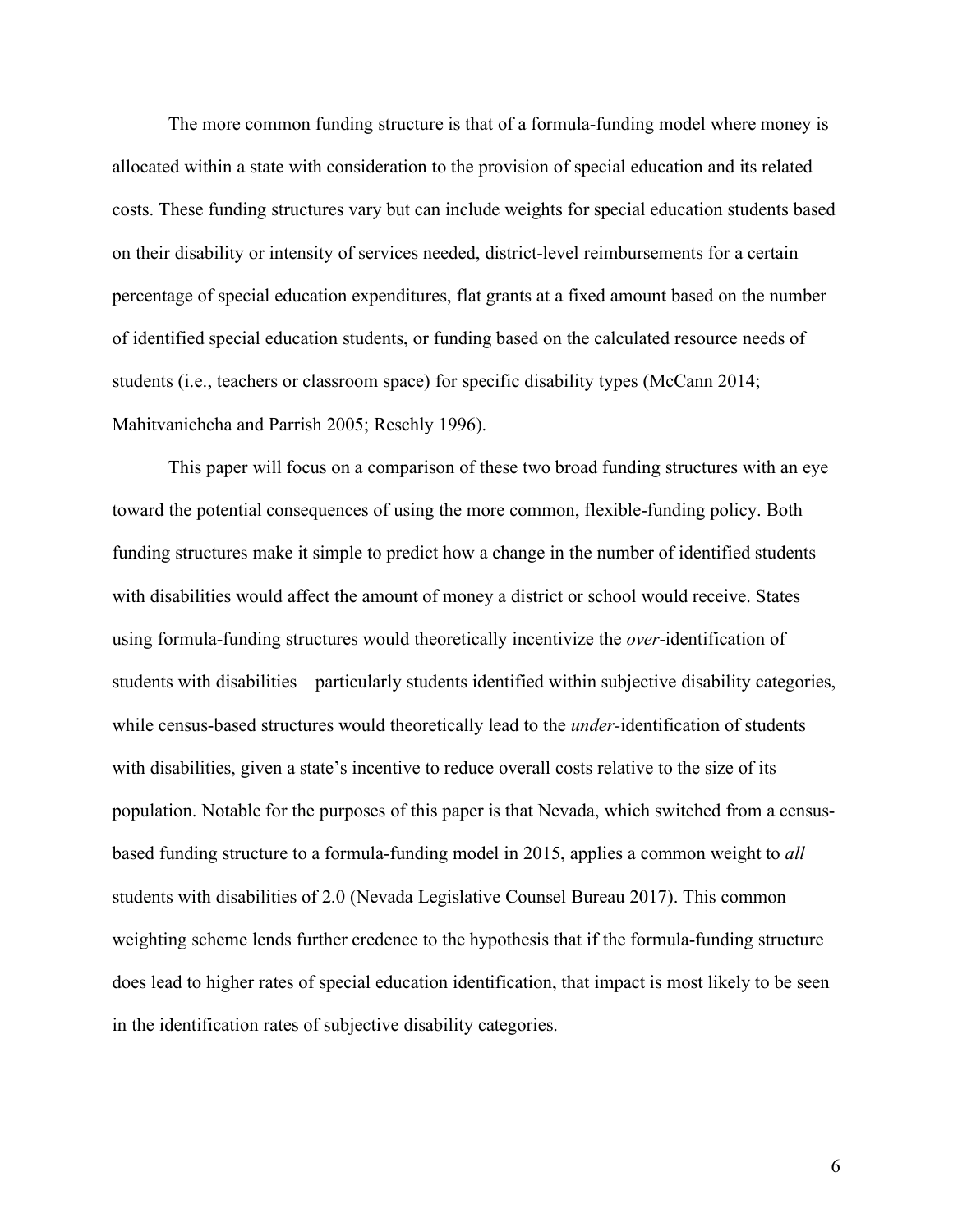## **III. Previous Literature**

# *Impact of Special Education Funding Structures*

Over the past 20 years, as the scale of both special education identification and overall education spending have continued to rise, a handful of studies have explicitly examined the relationship between fiscal incentives and special education identification. Some studies have assessed the impact of school finance policy changes within single states, along the same lines as this paper, while others have taken a nationwide approach. A handful of studies have assessed fiscal policy impacts on identification rates while others have narrowed their focus to the effects on student placement decisions—decisions about where students spend time during the school day (i.e., primarily in a general education classroom, or removed to a secluded classroom). Results among all of these studies have been mixed, suggesting more research is needed.

Cullen (2003) used a difference-in-differences approach to exploit a change in Texas school finance policy to a more flexible funding model and found that the incentive system it created explained as much as 35 percent of the increase in student disability identification in the late 1990s. Similarly, Parrish (2000) examined the change in New York's special education financing based on reforms implemented in 1998 when the state considered a change to a censusbased model but instead selected a funding structure including student weights based on the student's placement. Parrish determined that the new system's incentives for the inclusion of special education students within general education classroom settings, rather than seclusion or removal, did indeed result in more children with special needs spending the majority of their school day in general education environments. Finally, among single-state analyses, Dempsey and Fuchs (1993) assessed longitudinal data in Tennessee from the late 1970s to mid-1980s in terms of student placement decisions and found the change from a "flat" funding rate to a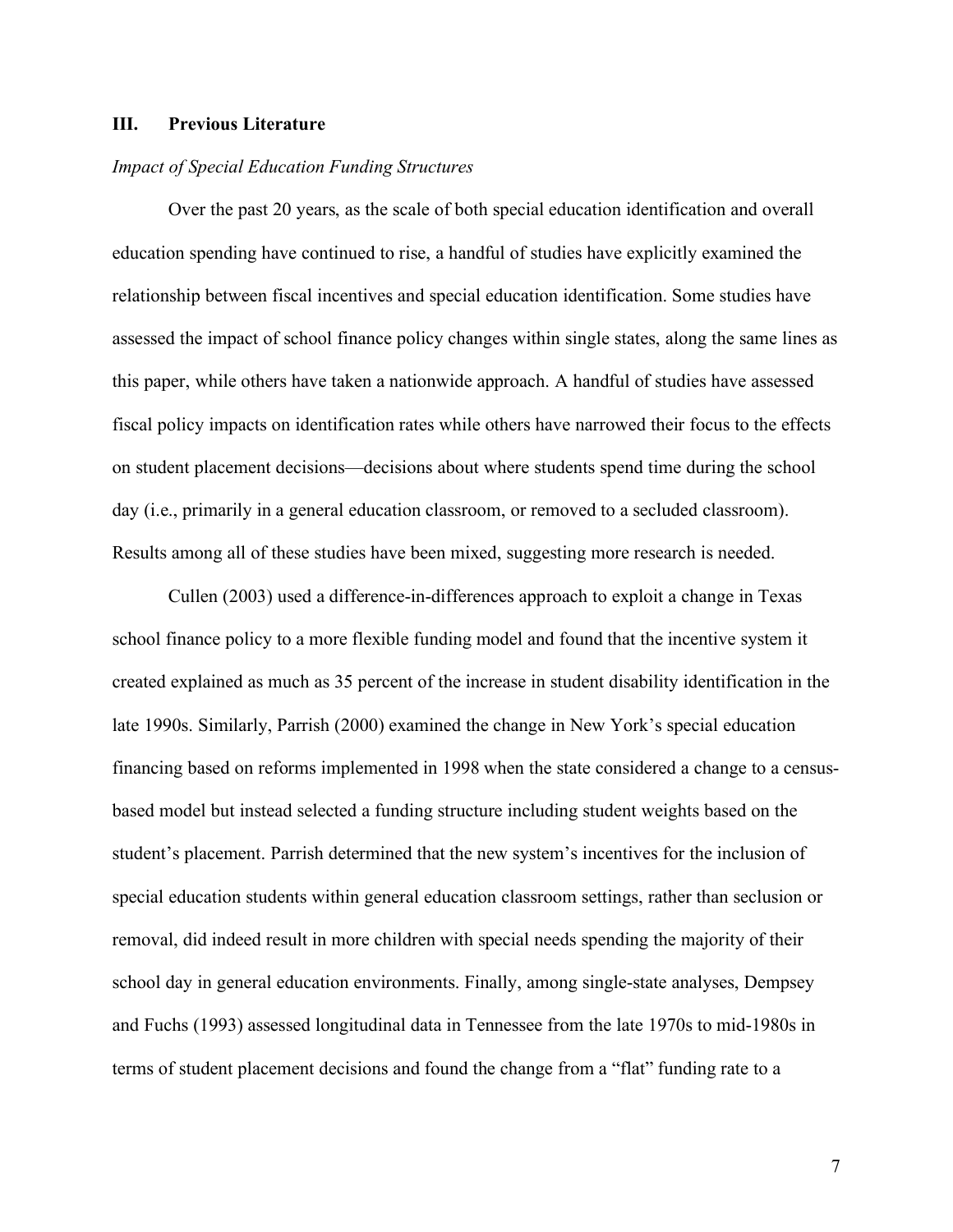weighted formula was associated with a significant increase in more restrictive (and presumably more expensive) school placements for students with special needs.

Greene and Forster (2002) analyze state funding models for special education nationwide. They use a simple linear regression controlling for type of funding structure and conclude that non-census-based systems were associated with a significant increase in special education enrollment over a ten-year period (2002). However, Mahitivanichcha and Parrish (2004) attempted to replicate Greene and Forster's findings using the same data and found that the results were statistically insignificant. Mahitivanichcha and Parrish (2005) conducted a metaanalysis of empirical evidence as well as contextual evidence on state funding formulas and concluded the relationship between funding and special education identification to be complex and context-dependent, suggesting a need for additional, state-specific analyses.

The most recent analysis on this topic comes from Dhuey and Lipscomb (2011), who look at what they call "capitation" reforms, or state shifts to census-based funding models, and find that disability rates tend to fall—in line with theoretical expectations—as a result of this funding structure, especially in subjectively diagnosed categories. This paper will contribute to the extant literature by offering an examination of a recent shift in state policy for one state, Nevada, whose legislature voted to change from a census-based funding model to a formulafunding model in 2015. The focus on Nevada is relevant not just because of the recency of this policy change, but because the state's shift to a more flexible funding model allows for an analysis of the potential causal impact of this particular funding structure, which is currently in use by 32 other states (ECS 2015). Therefore, the findings of this study could have broader, nationwide implications.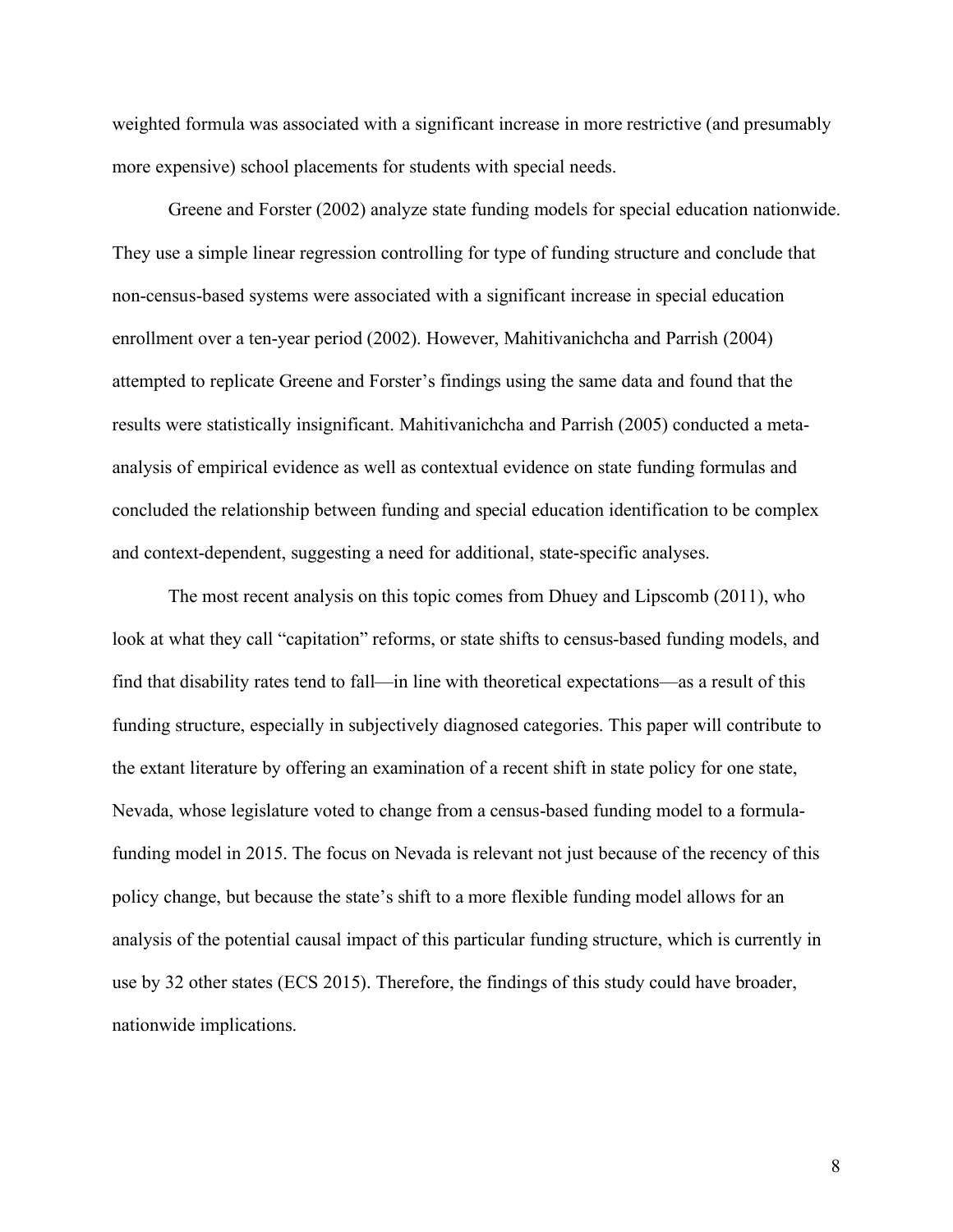The recent shift in Nevada policy is further evidence that the question of how to balance the appropriate level of support for students with special needs with state budget constraints is still a highly relevant policy question. Indeed, in 2016, the Vermont General Assembly commissioned a study in response to legislator concerns about high and continually increasing state spending levels for special education. The researchers concluded that state spending could be cut significantly if Vermont shifted to a census-based funding model from its reimbursementbased policy, with the caveat that a decrease in support available for special education students would likely have a significant impact on those students' school experiences (Kolbe and Killeen 2016).

## *Factors Predicting Likelihood of Disability*

The analysis in this paper is predicated on an ability to isolate the impact of funding structures on disability identification rates, removing all other potentially confounding differences between California and Nevada that might be influencing this outcome of interest. There is a lack of definitive knowledge about individual factors known to be determinative of developing a disability during a child's school-age years. However, research has shown that there are some risk factors associated with the development of a learning disability, including having a parent with a learning disability, drug or alcohol use on the part of the parent while the child is in the womb, poor nutrition, and exposure to lead in water or paint (Cortiella and Horowitz 2014; Centers for Disease Control and Prevention 2013; Vogler, DeFries, and Decker 1985). While local variation in these metrics undoubtedly exists, there is no evidence to suggest that any of these factors are consistently and predictably correlated with the state in which a family resides. This means the influence of any one of these factors would generate the same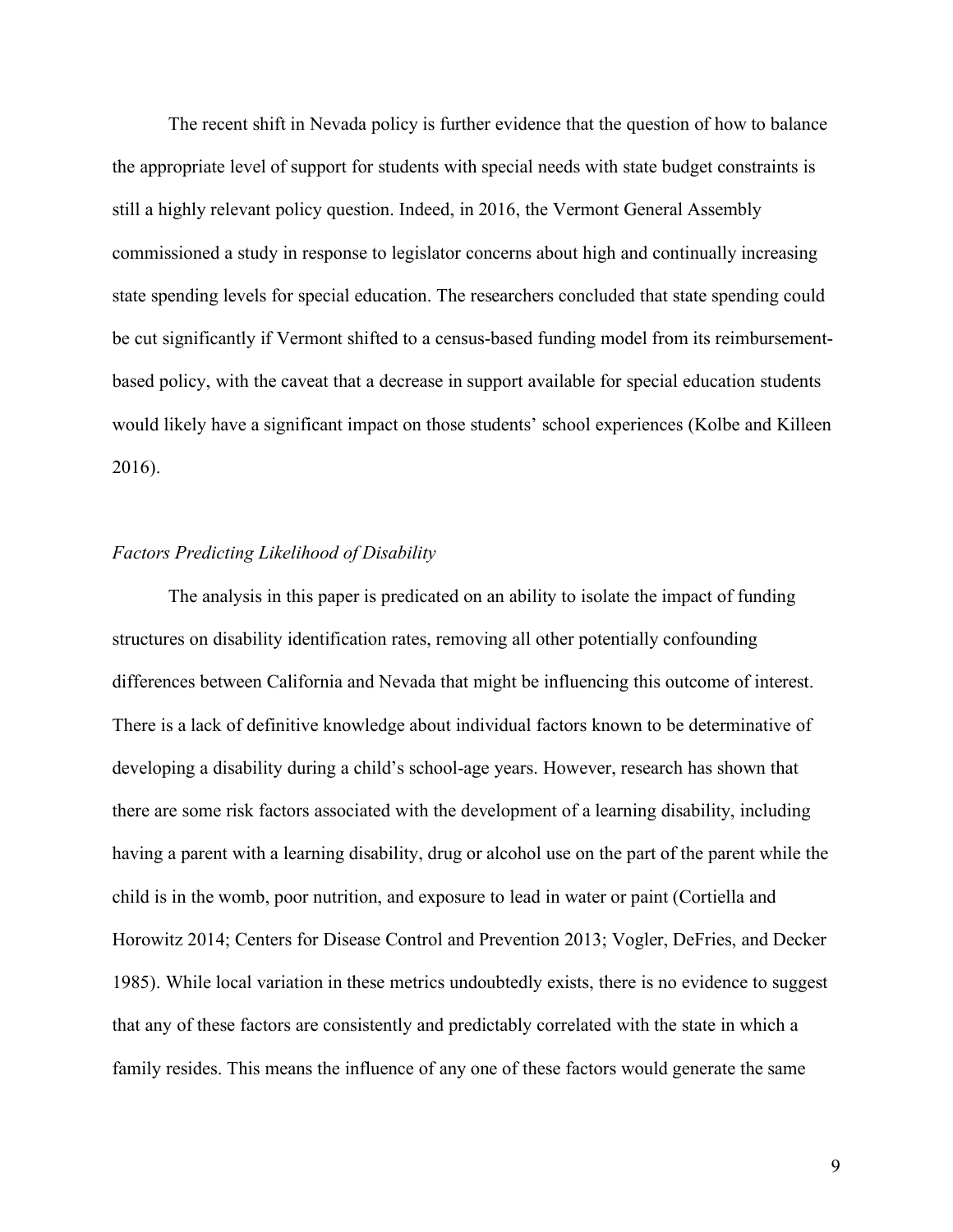amount of bias in the identification rates of students with disabilities for both states under consideration and would therefore be accounted for by the the difference-in-differences approach employed in this paper.

Outside of potential developmental factors influencing disability rates, literature in the past decade has explored the potential impact of high-stakes testing (Figlio 2002), the conflation of special needs with the needs of English language learners (Sullivan 2011), racial and gendered biases leading to the disproportionate identification of African-American boys (Artiles et al. 2010) and the under-identification of girls (Oswald et al. 2010), the age at which a child enters school (Dhuey and Lipscomb 2010), and the relationship between low-income households and identification rates (Sullivan and Bal 2013)—the last of which is likely highly correlated with many of the environmental factors impacting child development mentioned previously. Given this array of potential confounding factors, some of which may vary consistently by state and could therefore potentially bias this study's findings, I control for as many of these factors as possible given the data available.

# **IV. Data and Methodology**

*Data*

 $\overline{a}$ 

This paper uses publicly available data from the U.S. Department of Education.<sup>1</sup> States are required to report special education student counts by age, race, gender, English language

<sup>&</sup>lt;sup>1</sup> Three types of federal data were retrieved from the Department's Special Education Program, under the category of *IDEA* Section 618 Data Products: State Level Data Files. The data collections retrieved include Child Count and Exiting data, both authorized under *IDEA*, Section 618 Part B. Data were also retrieved from the National Center for Education Statistics within the Institute of Education Sciences, which collects annual data on total public-school student enrollment, and from Ed Data Express at ED.gov, which collects the total number of English Learners in each state on an annual basis – both of which were required for this analysis.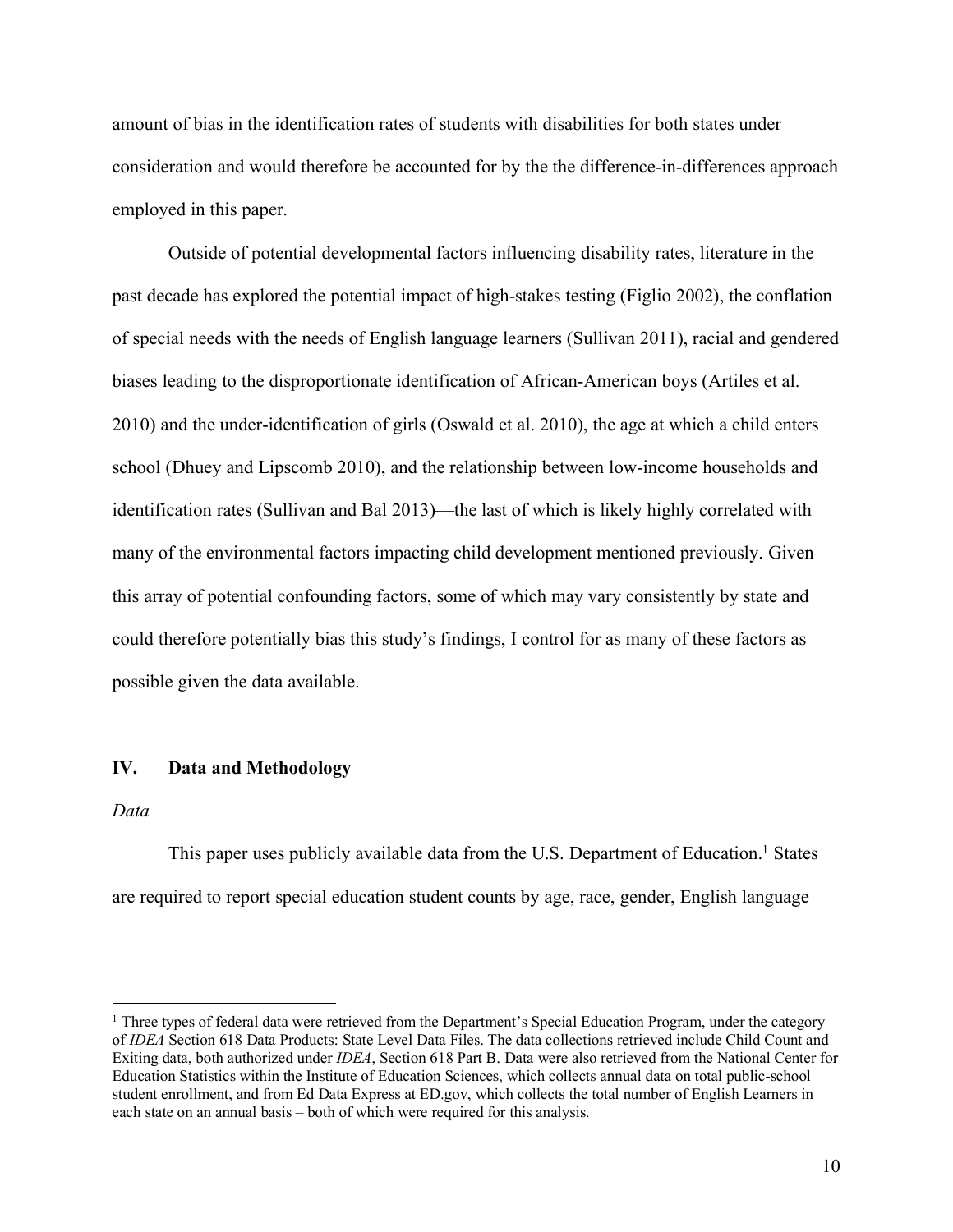learner status, and disability type to the federal government on an annual basis.<sup>2</sup> Data are available from SY 2005-06 through SY 2017-18, allowing for 11 years of pre-policy analysis and two years of post-policy analysis for both California and Nevada. Two years of data following this policy change may not be enough to demonstrate the policy's causal impact on the change in long-term identification trends, but if there is a causal impact of this policy there should be an observable shift in identification rates within the first two years of implementation. Table 1 below provides summary statistics for California and Nevada for the years available.

# *Empirical Strategy*

 $\overline{a}$ 

This paper examines the impact of one state's recent change in funding structure on its rates of special education identification. In June 2015, the Nevada state legislature voted to replace its census-based school funding model with a formula model, including a weight of 2.0 (two times the state per pupil expenditure) for all special education students (Nevada State Assembly 2015). This change was considered effective as of the 2016-17 school year (Nevada State Assembly 2016). Using a difference-in-differences strategy, I assess the impact of this shift in Nevada state policy by comparing Nevada to its neighbor, California, which used (and continues to use as of the writing of this paper) a census-based funding structure both before and after the enactment of the change in Nevada's policy in 2016 (Hill et. al. 2016). I estimate the following model:

$$
Y_{st} = \alpha + \beta State_s + \gamma Post_t + \lambda State_s * Post_t + \rho X_{st} + \varepsilon_{st}
$$

<sup>2</sup> Disaggregation including the racial/ethnic categories of "Native Hawaiian/Other Pacific Islander" and "Two or More Races" began in 2008. Disaggregation by gender and English language learner status began in 2012.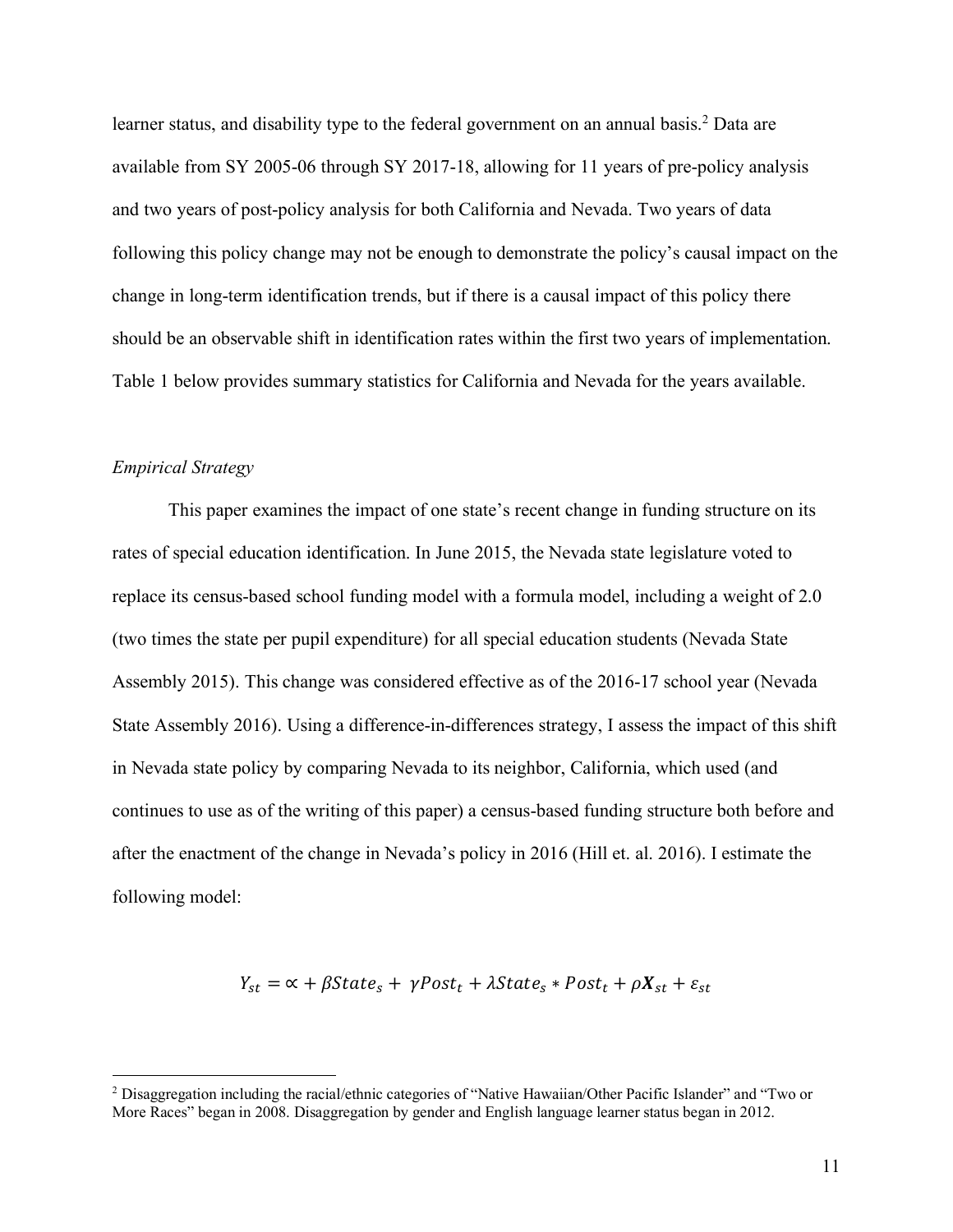where *Yst* is the outcome of interest for state *s* in period *t*, measured as the proportion of students with disabilities identified out of the total public-school student population.  $State_s$  is a dummy representing either Nevada or California, and  $Post<sub>t</sub>$  is a dummy indicating the period before or after 2016.<sup>3</sup> The coefficient  $\lambda$  indicates the causal effect of interest, and the vector  $X_{st}$  includes additional controls for student demographics including the number of students of each major race/ethnicity category, the number of female versus male students, the number of English language learners<sup>4</sup>, and the number of students qualifying for free or reduced-price lunch. Given the literature on potential demographic factors influencing identification rates, each of these controls will contribute to minimizing potential omitted variable bias as a result of factors that may vary between the two states.

The assumption beneath this broader identification strategy is that Nevada and California, with similarly rigid funding formulas prior to 2016, had special education identification rates along parallel trends prior to Nevada's policy change. If the change in funding structure in Nevada had a marked impact on the state's rate of special education identification, there would be a distinct break point in those trend lines for Nevada beginning in SY 2016-17, while California continued along its same, pre-policy trend. The impact of the policy can be measured, then, in the difference between Nevada and California's special education identification rates before and after 2016. This strategy is superior to simply comparing Nevada's rates of enrollment to itself before and after the policy change, which would fail to control for the influence of any omitted variables in the region at the same time as the policy change. By

 $\overline{a}$ 

<sup>&</sup>lt;sup>3</sup> The school years 2016-17 and 2017-18 are included in the post-policy period, while the years 2005-06 through 2015-16 make up the pre-policy period.

<sup>&</sup>lt;sup>4</sup> Data on the number of English language learners within each state was collected by the U.S. Department of Education beginning in SY 2007-08, so there are two years of analysis for which this control is not available in the pre-policy period.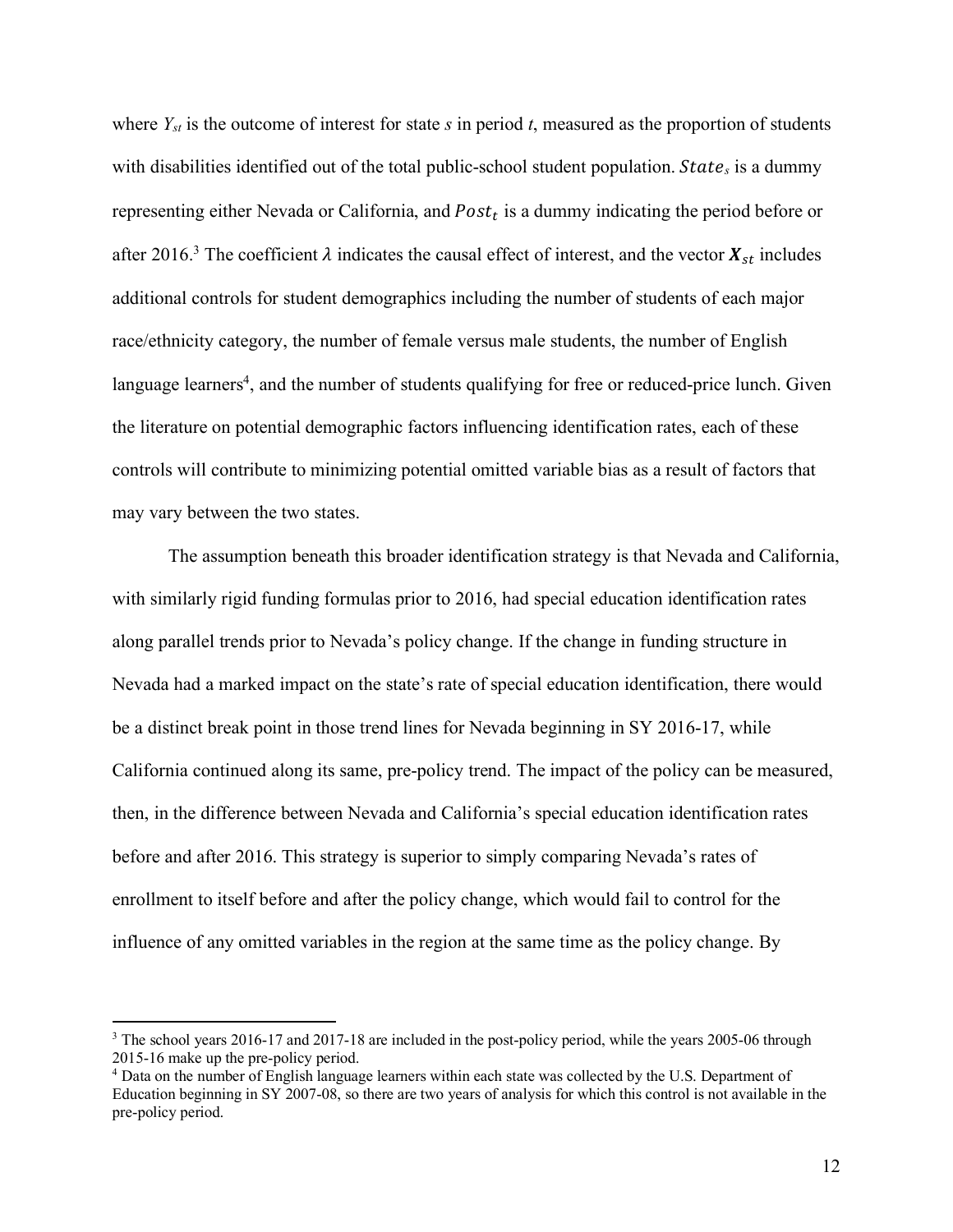including California as an additional control, any bias caused by variables common to both states will be implicitly controlled for, even those variables unobserved.

Figure 3 demonstrates these parallel trends in the pre-period and the break in trends beginning in 2016. With the exception of the first two years of pre-policy data (2005 and 2006), California and Nevada appear to move along parallel trends in terms of special education identification rates for students ages 3 to 21 in the nine other years prior to 2016. There is a notable drop in identification rates for both states in 2010, for example, suggesting the influence of an environmental shock common to both states at that time. However, beginning in 2016, both states continue see increases in special education identification rates—with California even outpacing Nevada in terms of the proportion of special education students relative to the broader public-school student population, contrary to expectations.

Among the 13 disability categories represented in this dataset, I've coded the following five disabilities as "subjective" based on extant literature: emotional disturbance, intellectual disability, other health impairment, specific learning disability, and speech language impairment (Dhuey and Lipscomb 2011; Shifrer, Muller, and Callahan 2011; Morgan et al. 2017; Schifter et al. 2019). When limiting the analysis to the identification rates for this subset of disabilities, the trend lines look quite different (see Figure 4). For this subset of disabilities, parallel trends are not evident in the pre-period until 2009, and state identification rates appear to continue on parallel tracks even after the policy change's implementation in 2016. Figures 3 and 4 are the first indications that the "shock" of the funding policy shift in Nevada in 2016 may not have had any significant impact on special education identification rates in the state. Figures 5 and 6 show the trends in identification rates for each individual subjective disability for California and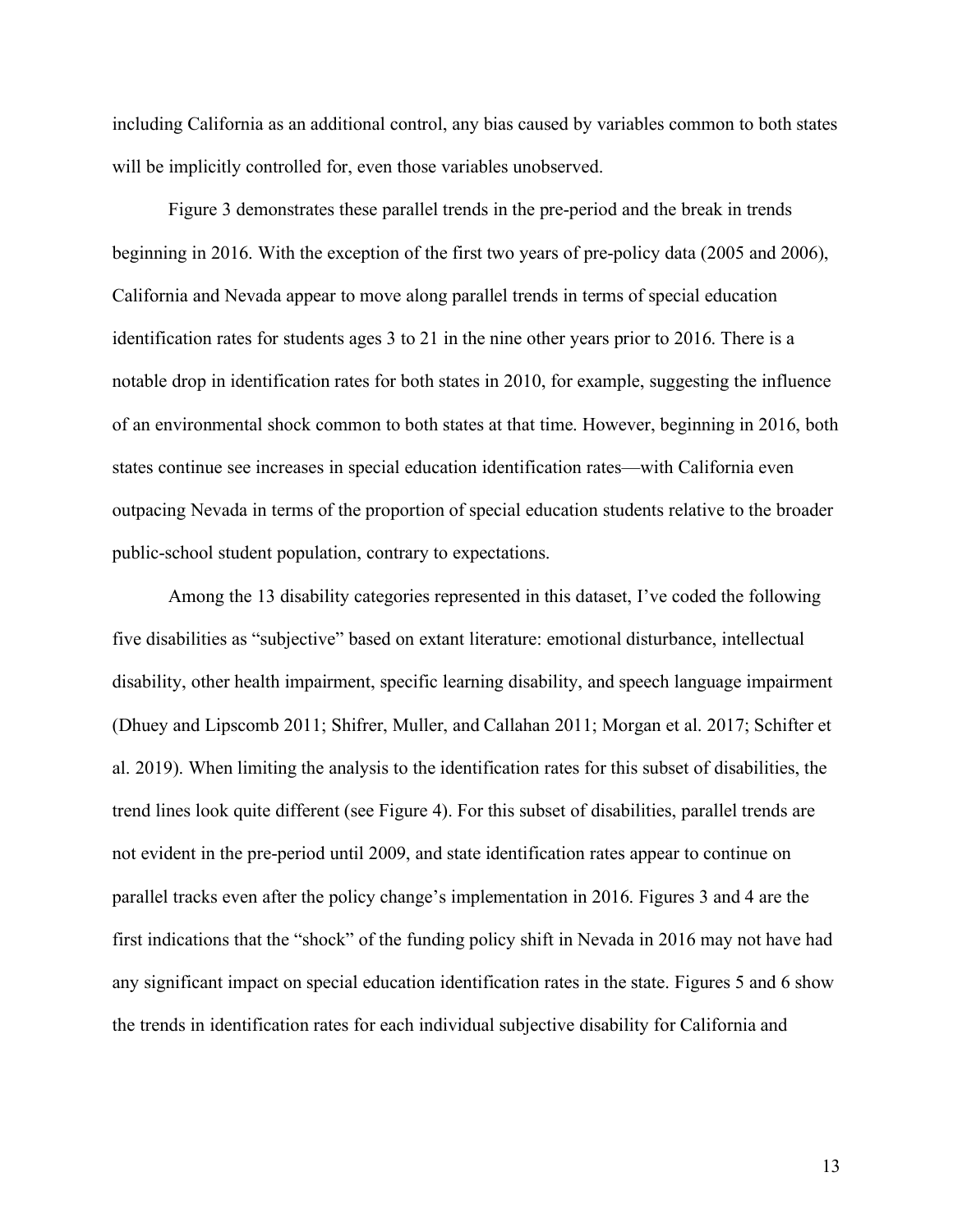Nevada, respectively. No significant differences in the rates of identification for any individual disability between the two states are evident before or after 2016.

In addition to the main regression detailed above, which assesses changes in special education identification rates among all public-school students ages 3 to 21, I employ the same difference-in-differences methodology to compare changes in identification rates for different types of disabilities (subjective and non-subjective), age ranges (early childhood, defined as ages 3 to 5, and elementary and secondary, defined as ages 6 to 21), all major racial and ethnic groups, both genders, and English language learner status to assess any potential differential impact for these subgroups as a result of the policy change.

#### **V. Results**

#### *Findings*

Tables 2 and 3 below display the results of a series of difference-in-differences analyses. Table 2 presents findings from regressions where the outcome variables of interest first vary the age range of students considered (ages 3 to 5, 6 to 21, and 3 to 21, represented in columns [1], [2], and [3], respectively) to compare the potential differential impact on identification rates for students in early childhood settings, in elementary or secondary school, and rates across the spectrum of public-school students covered by IDEA. Results are insignificant for the outcome variable limited to only children in early childhood settings (ages 3 to 5) but suggest that when looking at children across early childhood and elementary and secondary education settings, Nevada experienced a statistically significant, though small, *decrease* in the number of students identified for special education after the policy change in 2016—contrary to theoretical expectations. Model (3) shows Nevada experienced approximately a 0.005% decrease in special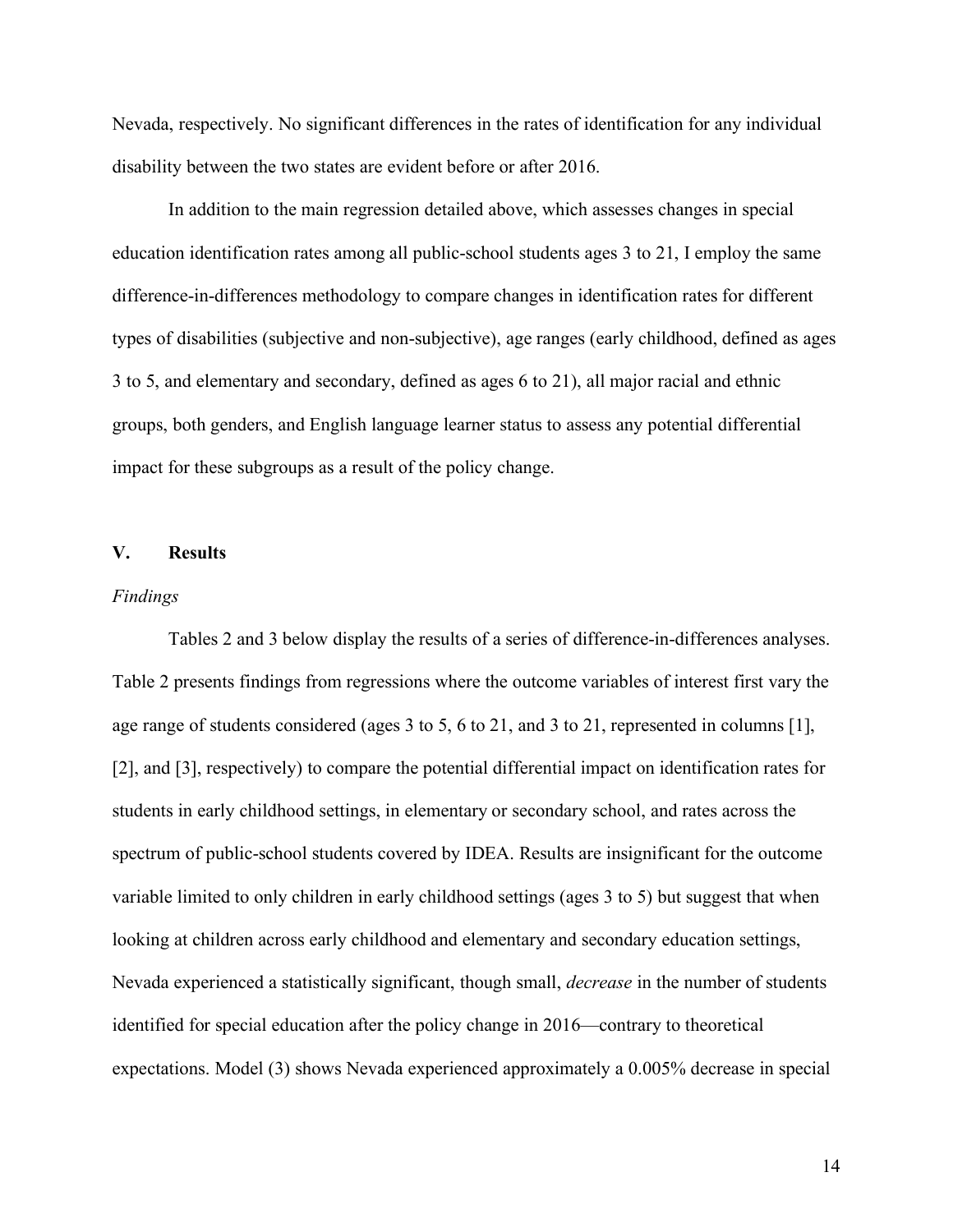education enrollment for all students aged 3 to 21 as a result of the policy change ( $p<0.10$ ). However, when demographic controls are added in models (4), (5), and (6), the results from all three regressions lose their statistical significance.

I hypothesized that if the Nevada policy change had any impact on special education identification rates, it would be seen most readily in the subjective disability categories, given that identification for these disabilities is most subject to human pressures and therefore most likely to be responsive to the presence of an external incentive (in this case, the financial incentive of increased funding for additional special education students). However, in models (7), (8), and (9), where the outcome variable is limited to just those disabilities considered subjective, and again broken down by age ranges 3 to 5, 6 to 21, and 3 to 21, there remains minimal evidence of any impact of the change in Nevada state policy in line with theoretical expectations. Models (8) and (9), assessing the impact of the policy on children ages 6 to 21 and 3 to 21, respectively, are again statistically significant and show a decrease for Nevada identification rates. However, the magnitude of the post-policy change has decreased even further compared to models (2) and (3), where all disabilities were considered, to approximately 0.0003% fewer students identified for special education ( $p<0.05$ ), where an increase would be expected if the policy had the effect on identification rates expected. However, this finding is not statistically significantly different from zero, or the equivalent of no post-policy impact.

In Table 3, I further disaggregate special education identification rate outcomes by race, gender, and English language learner status, to compare potential differential impacts of the policy on these subgroups. I find statistically significant decreases in identification rates after 2016 for Asian and White students, and statistically significant increases in identification rates for Black and Native Hawaiian/Pacific Islander students. These findings, as well as those for the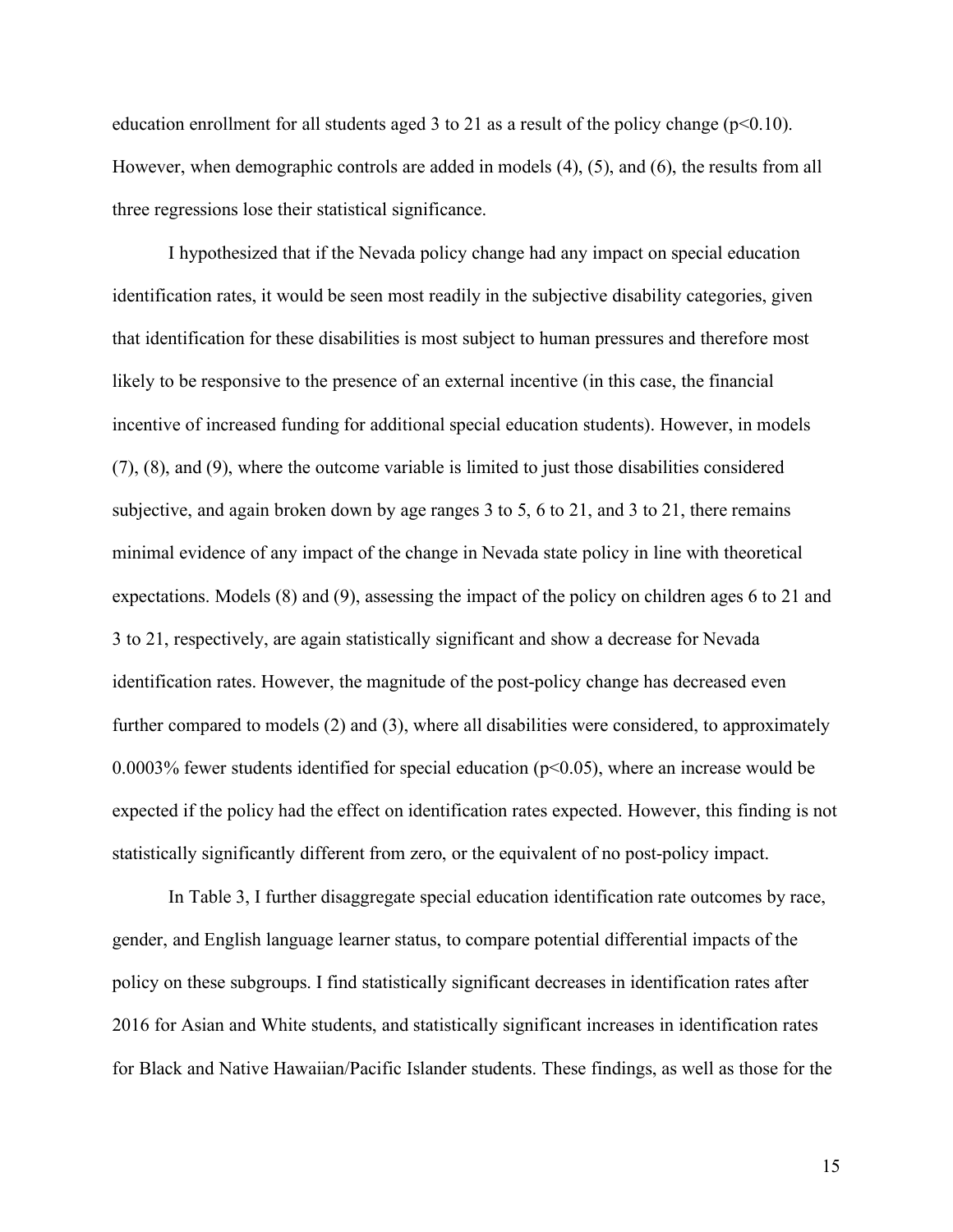remaining racial and ethnic subgroups, are represented in columns (10) through (16) of the table. I find the change in funding policy had no impact on special education identification rates by gender, shown in the results from models (17) and (18) but did result in a statistically significant increase in ELL student identification, at a rate 0.004% higher following the 2016 policy change than in the years prior (p<0.10). Overall, while some of these findings are *statistically* significant, the magnitude of each is quite small, suggesting there may be no *substantive* significance to any of these results.

## *Limitations*

This proposed strategy has several weaknesses. First, there are only two years of posttrend data publicly available. If there is a causal impact of Nevada's new funding policy, there should be an observable change within the first year or two of its implementation, but it is plausible that its long-term impacts may not be evident for several more years. The identification of students for special education is a slow process, and substantively significant shifts in identification rates could take more years to develop than there are currently years of publicly available data. That said, the preliminary evidence presented in this paper does not suggest any immediate impact of the shift in Nevada's special education funding policy on overall identification rates.

Additionally, this method of causal analysis assumes no other major changes occurred in Nevada or California at the same time as the shift in state funding policy that would also have impacted the rate of special education identification in the state. I conducted additional research to assess whether there were any additional shocks to the environment at the time that would impact my causal estimates (e.g., significant numbers of school closures, environmental concerns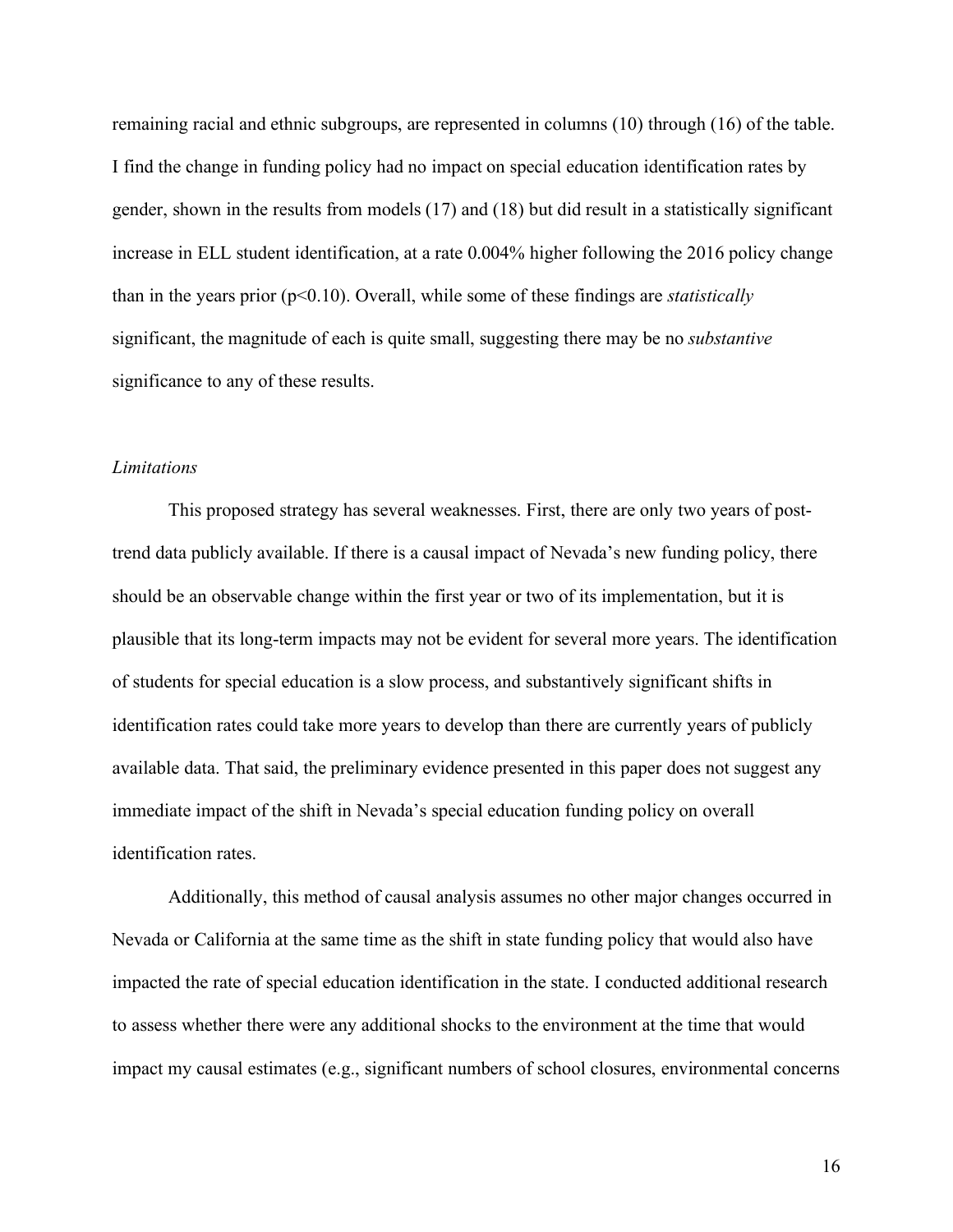that resulted in a large reduction in the number of school days) and found no indications of environmental shocks in either state at the same time as the policy change. This research was by no means exhaustive; however, given the lack of impact seen after 2016, any underlying environmental shock would simply be contributing to the continuation of identification rate trends in Nevada even prior to 2016.

Finally, to assess the true potential impact of this policy on special education identification rates (and the underlying behaviors of school-based personnel who are making the student referrals), more robust data would be very useful. Data at the district or school level, including the number of referrals made in addition to the number of students found to have a disability, would enable a more thorough analysis of whether flexible-funding structures are having a direct causal impact on the identification rates of students with special needs, particularly for subjective disability categories. Data on individual student academic and behavioral data to compare with these referral rates would further enable a better analysis of this relationship, since other literature on this subject suggests there is likely a great deal of local variation in terms of the identification of students with special needs (Dhuey and Lipscomb 2011; Morgan et al. 2017; Schifter et al. 2019).

# **VI. Conclusion**

The results of this study suggest that Nevada's shift to from a census-based model to a formula-funding model in 2016, with twice as much funding provided at the state level for special education relative to general education students, had no immediate impact on special education identification rates in the state. While some findings from the difference-in-differences strategy employed in this paper are statistically significant, the magnitude of those findings—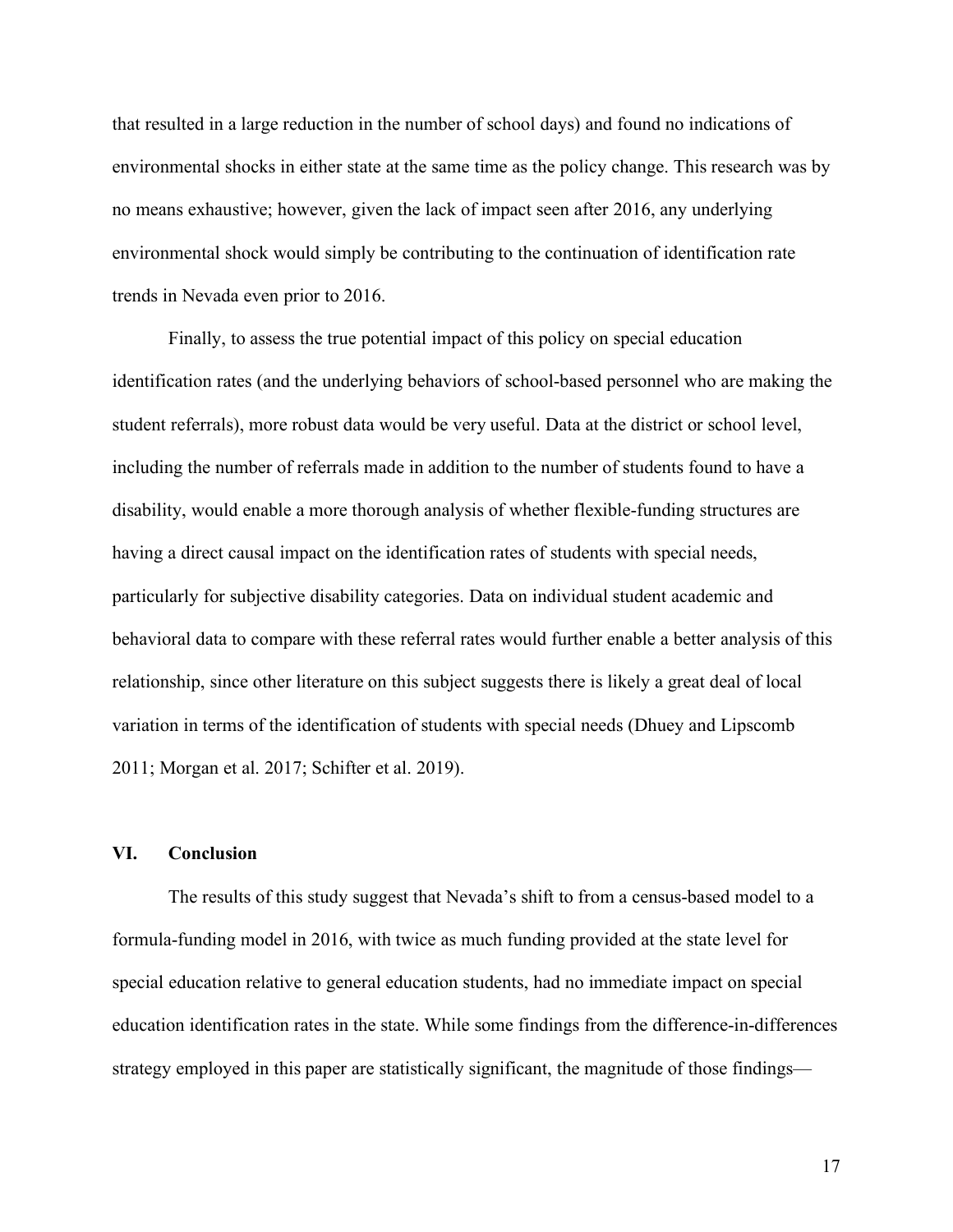none larger than a 0.005% change in identification rates—casts doubt on their substantive significance and does not lend itself to immediate conclusions about the broader influence of formula-funding models. The methodological design of this study has accounted for sources of bias common to both California and Nevada during the period under consideration, and additional model controls for the student and household demographics account for other potential sources of bias that extant literature suggests may have an impact on identification rates. Given these controls, and the small magnitude of this study's findings, no immediate policy implications or conclusions can or should be drawn.

Future research on this subject should seek access to district- or school-level data, given the potential for differential impacts of a statewide funding policy change at the local level. Further, there is a chance that some other underlying and unaccounted-for characteristic of Nevada prevented this policy from impacting identification rates that may not be present in other states currently using formula-funding models. As such, more research on the differential impacts of this policy in a variety of state contexts is needed to help discern the policy's impact and whether or how it is one of the factors contributing to the observed variation in state special education identification rates.

Finally, previous literature suggests that standardized testing can play a role in affecting special education identification rates—a variable that was not accounted for in the present study. However, the common drop in identification rates seen in 2010 for both California and Nevada, in line with the onset of federal policy nudges via Race to the Top competitive grants, suggests that the potential influence of accountability and testing policies and their intersection with fiscal incentives may also be worth further exploration.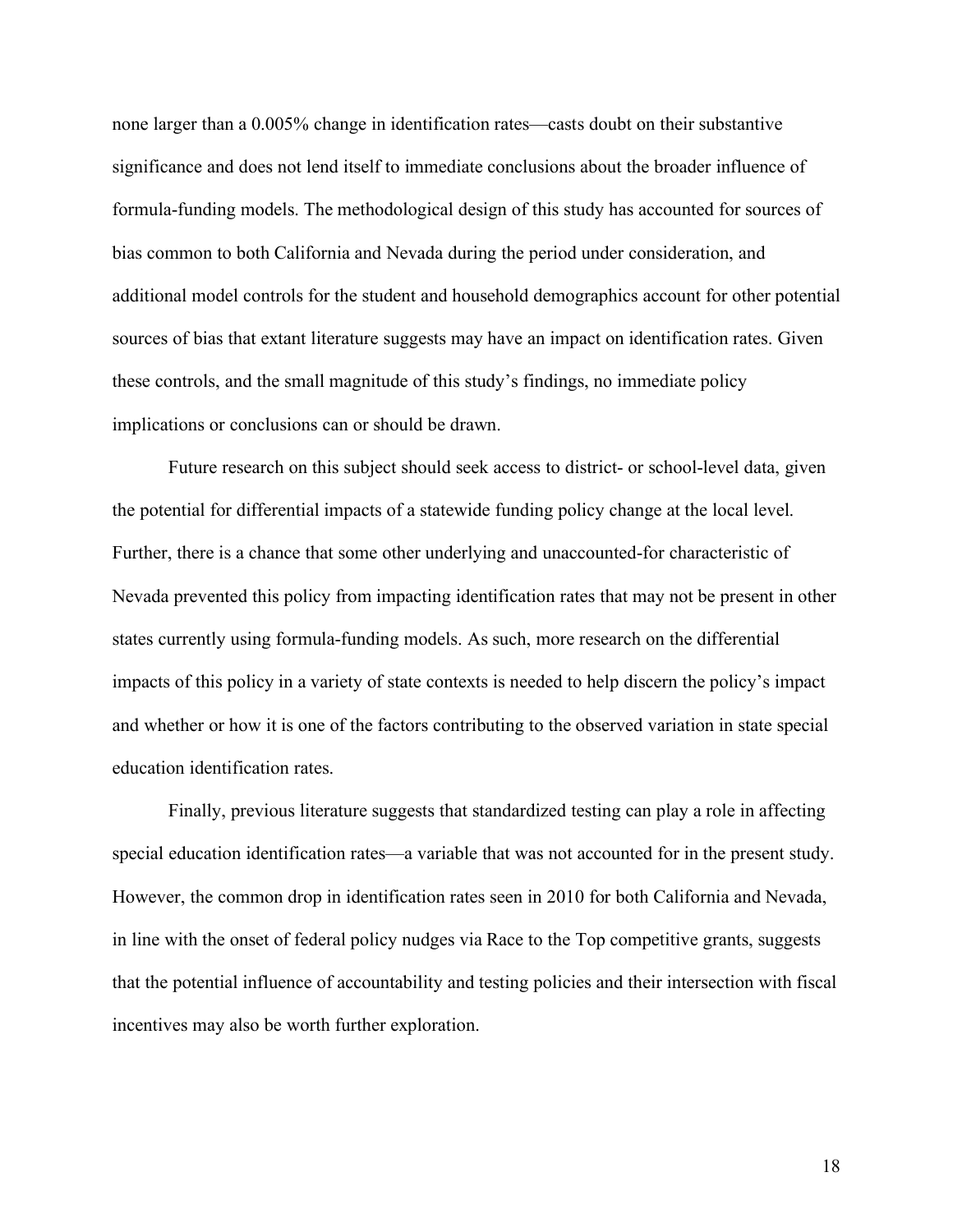## **References**

- Alonso, J. D., & Rothstein, R. (2010). Where Has the Money Been Going? *Economic Policy Institute*, Briefing Paper No. 281.
- Artiles, A. J., Harry, B., Reschly, D. J., & Chinn, P. C. (2002). Over-Identification of Students of Color in Special Education: A Critical Overview. *Multicultural Perspectives*, *4*(1), 3–10.
- Centers for Disease Control and Prevention. (2013). "Blood Lead Levels in Children Aged 1-5 United States, 1999-2010." Morbidity and Mortality Weekly Report (MMWR), 62(13): 237-257. https://www.cdc.gov/mmwr/pdf/wk/mm6213.pdf.
- Cortiella, C. & Horowitz, S. H. (2014). *The State of Learning Disabilities: Facts, Trends and Emerging Issues*. New York: National Center for Learning Disabilities, 2014.
- Cullen, J. B. (2003). The Impact of Fiscal Incentives on Student Disability Rates. *Journal of Public Economics*, 87(1): 1557-1589.
- Dempsey, S., and Fuchs, D. (1993). "'Flat' Versus 'Weighted' Reimbursement Formulas: A Longitudinal Analysis of Statewide Special Education Funding Practices." *Exceptional Children* 59(5): 433-443.
- Dhuey, E., & Lipscomb, S. (2010). "Disabled or Young? Relative Age and Special Education Diagnoses in Schools." *Economics of Education Review*, 29(5): 857-872.
- Dhuey, E., & Lipscomb, S. (2011). Funding Special Education by Capitation: Evidence from State Finance Reforms. *Education Finance and Policy*, 6(2), 168–201.
- Dhuey, E., & Lipscomb, S. (2013). Funding Special Education by Total District Enrollment: Advantages, Disadvantages, and Policy Considerations. *Education Finance and Policy*, 8(3), 316–331.
- Education Commission of the States (2015). "State Funding for Students with Disabilities: All States All Data." http://ecs.force.com/mbdata/mbquest3D?rep=SD10.
- Figlio, D. N., & Getzler, L. S. (2002). "Accountability, Ability, and Disability: Gaming the System." National Bureau of Education Statistics, Working Paper 9307.
- Greene, J. P., & Forster, G. (2002). *Effects of Funding Incentives on Special Education Enrollment*. Center for Civic Innovation at the Manhattan Institute, Civic Report No. 32.
- Hanushek, E. A., & Rivkin, S. G. (1997). Understanding the Twentieth-Century Growth in U.S. School Spending. *The Journal of Human Resources*, 32(1), 35–68.
- Hill, L., Warren, P., Murphy, P., Ugo, I., & Pathak, A. (2016). *Special Education Finance in California.* Public Policy Institute of California.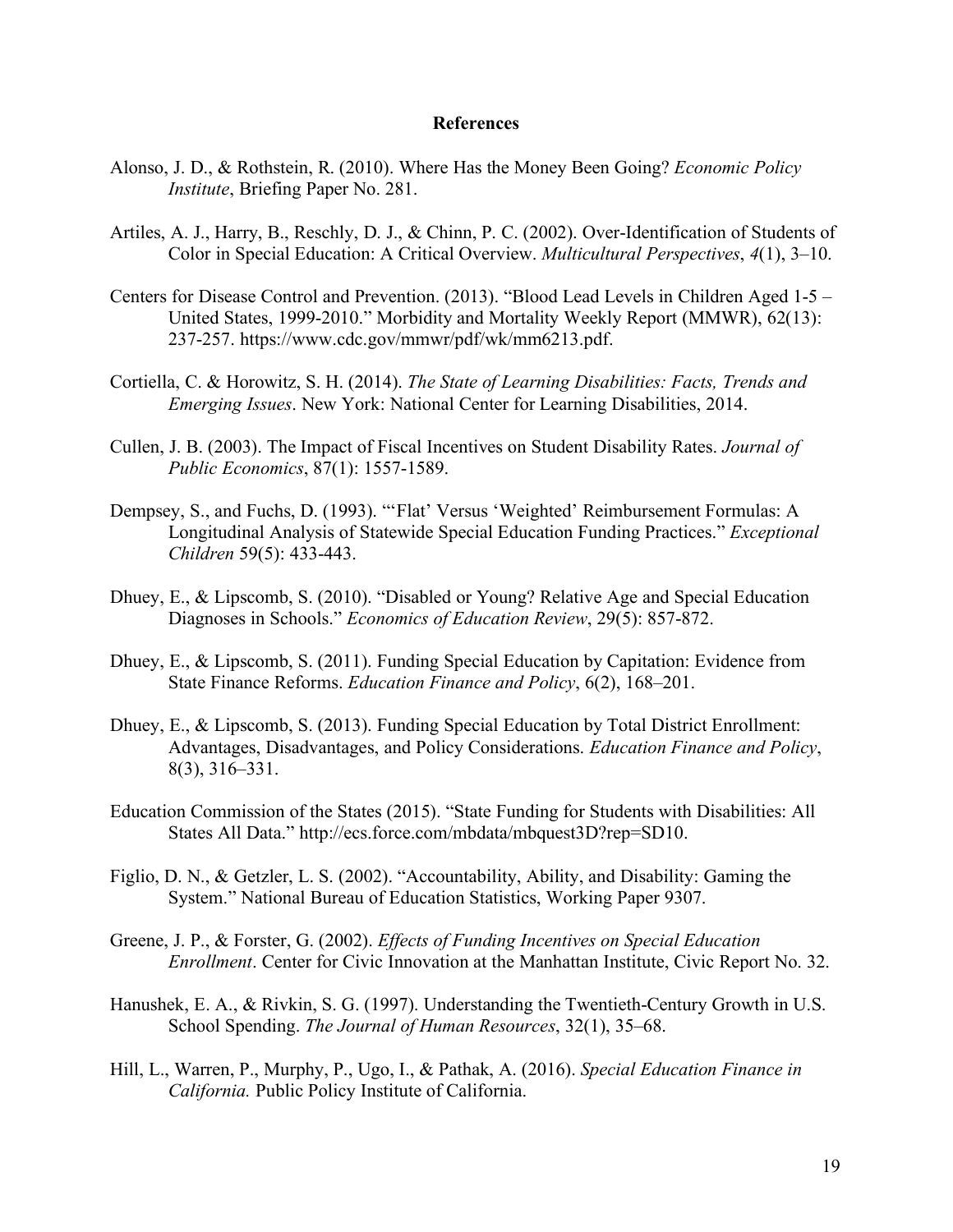Individuals with Disabilities Education Act, 20 U.S.C. § 1400 (2004).

- Kolbe, T., & Killeen, K. (2016). *Study of Vermont State Funding for Special Education*. University of Vermont Education and Social Services.
- Mahitivanichcha, K., & Parrish, T. (2005). The Implications of Fiscal Incentives on Identification Rates and Placement in Special Education: Formulas for Influencing Best Practice. *Journal of Education Finance*, 31(1): 1–22.
- McCann, C. (2014). *Federal Funding for Students with Disabilities: The Evolution of Federal Special Education Finance in the United States*. New America Education Policy Brief.
- Morgan, P. L., Farkas, G., Cook, M., Strassfeld, N. M., Hillemeier, M. M., Pun, W. H., & Schussler, D. L. (2017). Are Black Children Disproportionately Overrepresented in Special Education? A Best-Evidence Synthesis. *Exceptional Children*, *83*(2), 181–198.
- Müller, E., Markowitz, J., and Srivastava, S. (2005). "Disability Categories: Relation of State Terms & Eligibility Criteria to the Proportion of Children Receiving Special Education Services." National Association of State Directors of Special Education, in*Forum* Brief Policy Analysis.
- Nevada Legislative Counsel Bureau, Fiscal Analysis Division. (2017). "The Nevada Plan for School Finance: An Overview." https://www.leg.state.nv.us/Division/Fiscal/NevadaPlan/Nevada\_Plan.pdf.
- Nevada State Assembly. (2015). S.B. 508. Regular Session 2015-2016. https://www.leg.state.nv.us/Session/78th2015/Bills/SB/SB508\_EN.pdf.
- Nevada State Assembly (2016). "Senate Bill 508: Modernizing *The Nevada Plan* for School Finance. Section By Section Summary."
- Oswald, D. P., Best, A. M., Coutinho, M. J., & Nagle, H. A. (2010). "Trends in the Special Education Identification Rates of Boys and Girls: A Call for Research and Change." *Exceptionality: A Special Education Journal*, 11(4).
- Parrish, T. B. (2000). Restructuring special education funding in New York to promote the objective of high learning standards for all students. *Economics of Education Review*, 19, 431–445.

Samuels, C. (2019). "Special Education is Broken." *Education Week*.

Schifrer, D., Muller, C., & Callahan, C. (2011). "Disproportionality and Learning Disabilities: Parsing Apart Race, Socioeconomic Status, and Language." *Journal of Learning Disabilities*, 44(3): 246-257.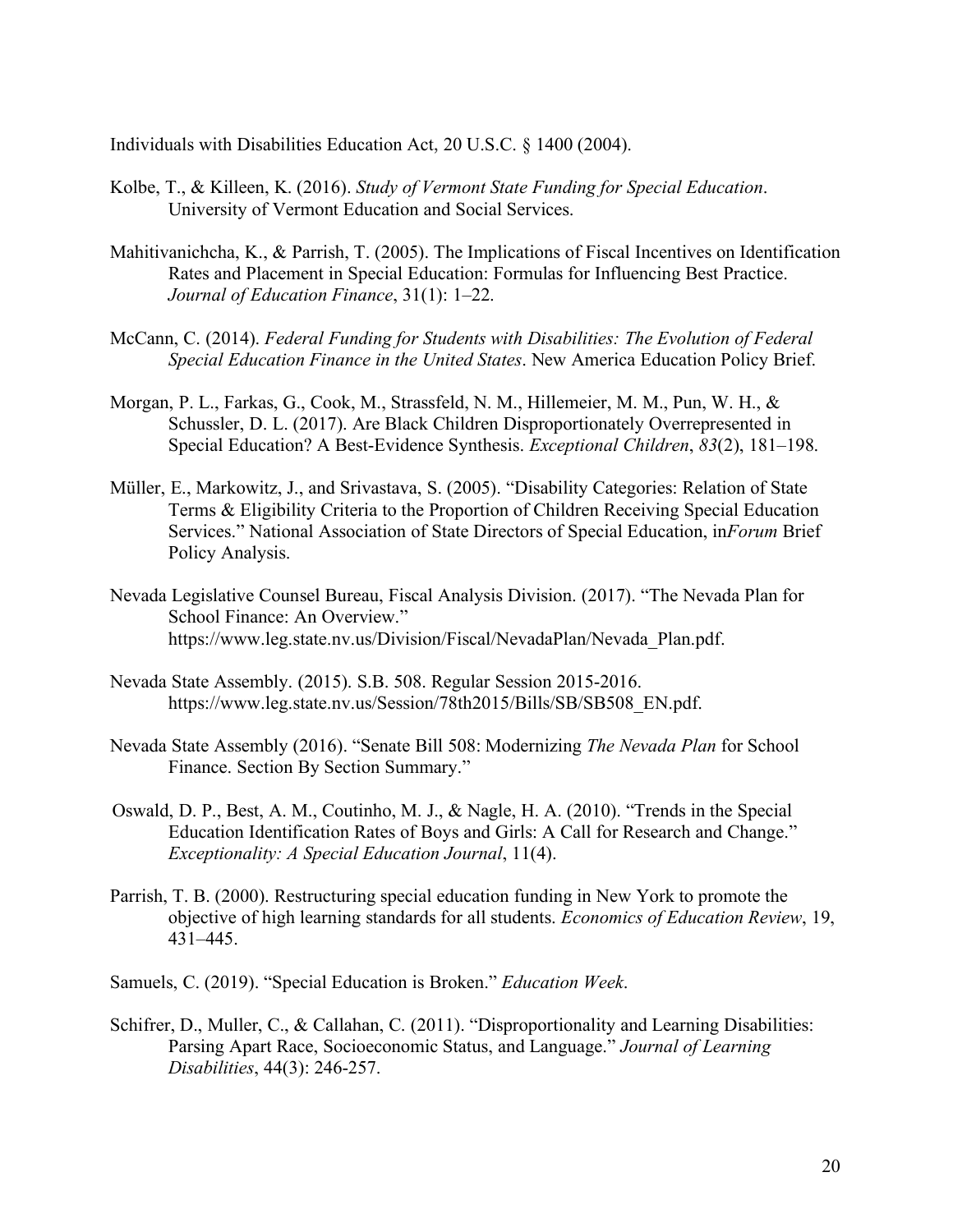- Schifter, L., Grindal, T., Schwartz, G., & Hehir, T. (2019). *Students from Low-Income Families and Special Education*. The Century Foundation.
- Stabile, M., & Allin, S. (2012). The Economic Costs of Childhood Disability. *The Future of Children*, 22(1), 65–96.
- Sullivan, A. L. (2011). Disproportionality in Special Education Identification and Placement of English Language Learners. *Exceptional Children*, *77*(3), 317–334.
- Sullivan, A. L., and Bal, A. (2013). "Disproportionality in Special Education: Effects of Individual and School Variables on Disability Risk." Council for Exceptional Children, 79(4): 475-494.
- U.S. Department of Education, Office of Special Education Programs, Individuals with Disabilities Education Act (IDEA) Database, accessed March 8, 2019.
- Vogler, G. P., DeFries, J. C., & Decker, S. N. (1985). "Family History as an Indicator of Risk for Reading Disability." *Journal of Learning Disabilities*, 18(7): 419-421.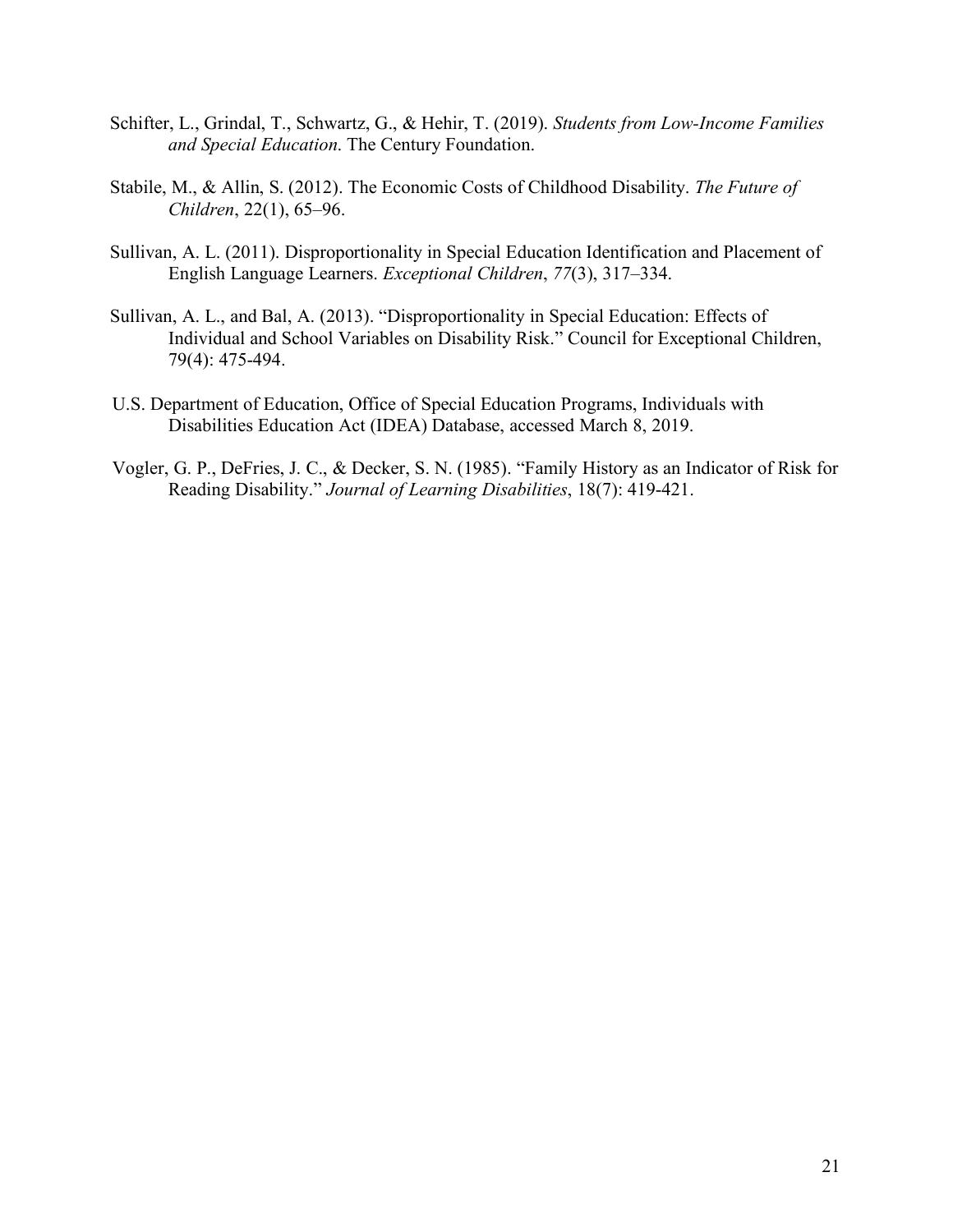# **Tables and Figures**



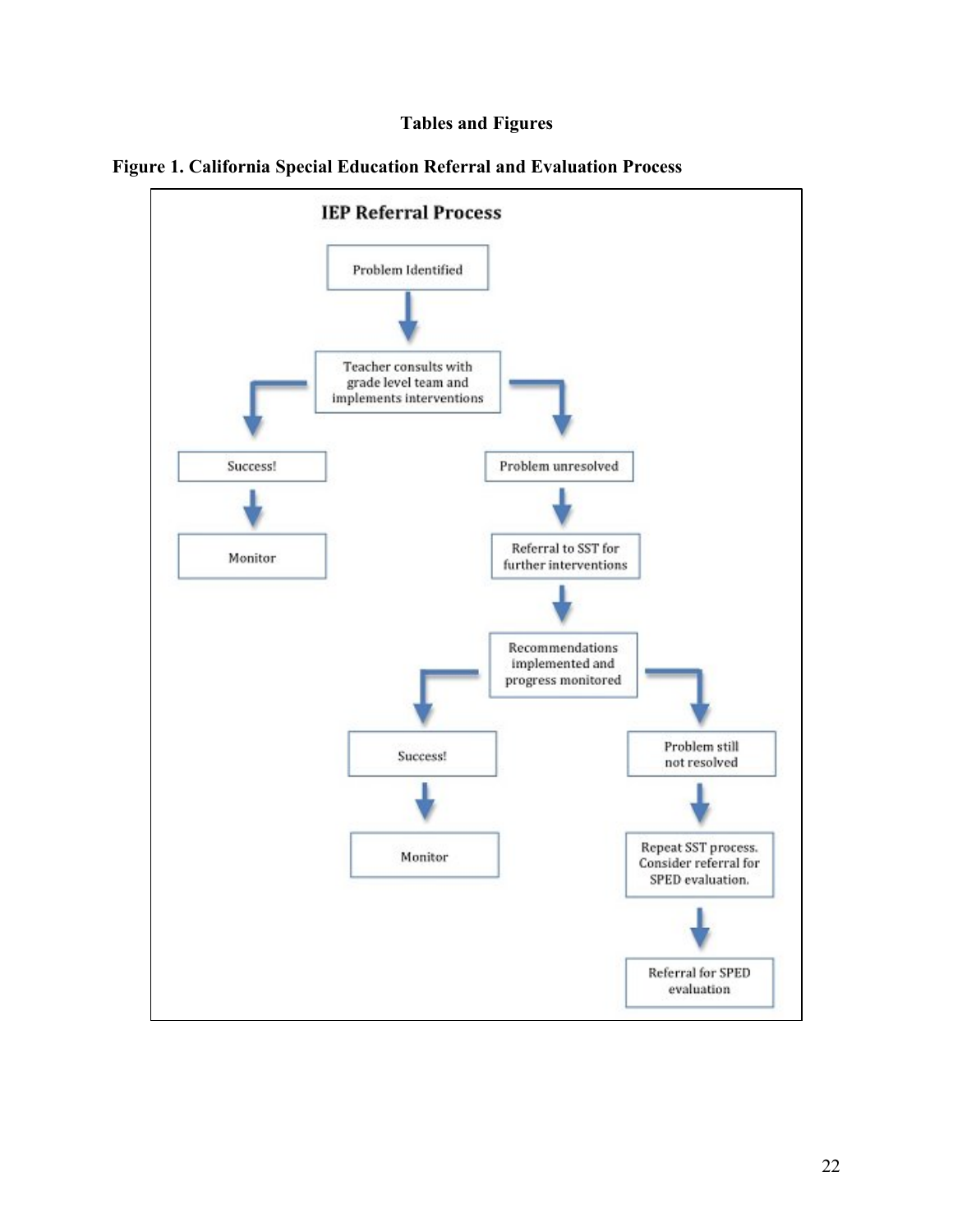(Figure 1., continued)



*Note*: Diagrams taken from the Cardiff School District in California (https://www.cardiffschools.com/Page/26). SST refers to a "Student Support Team," typically made up of special education teachers and interventionists.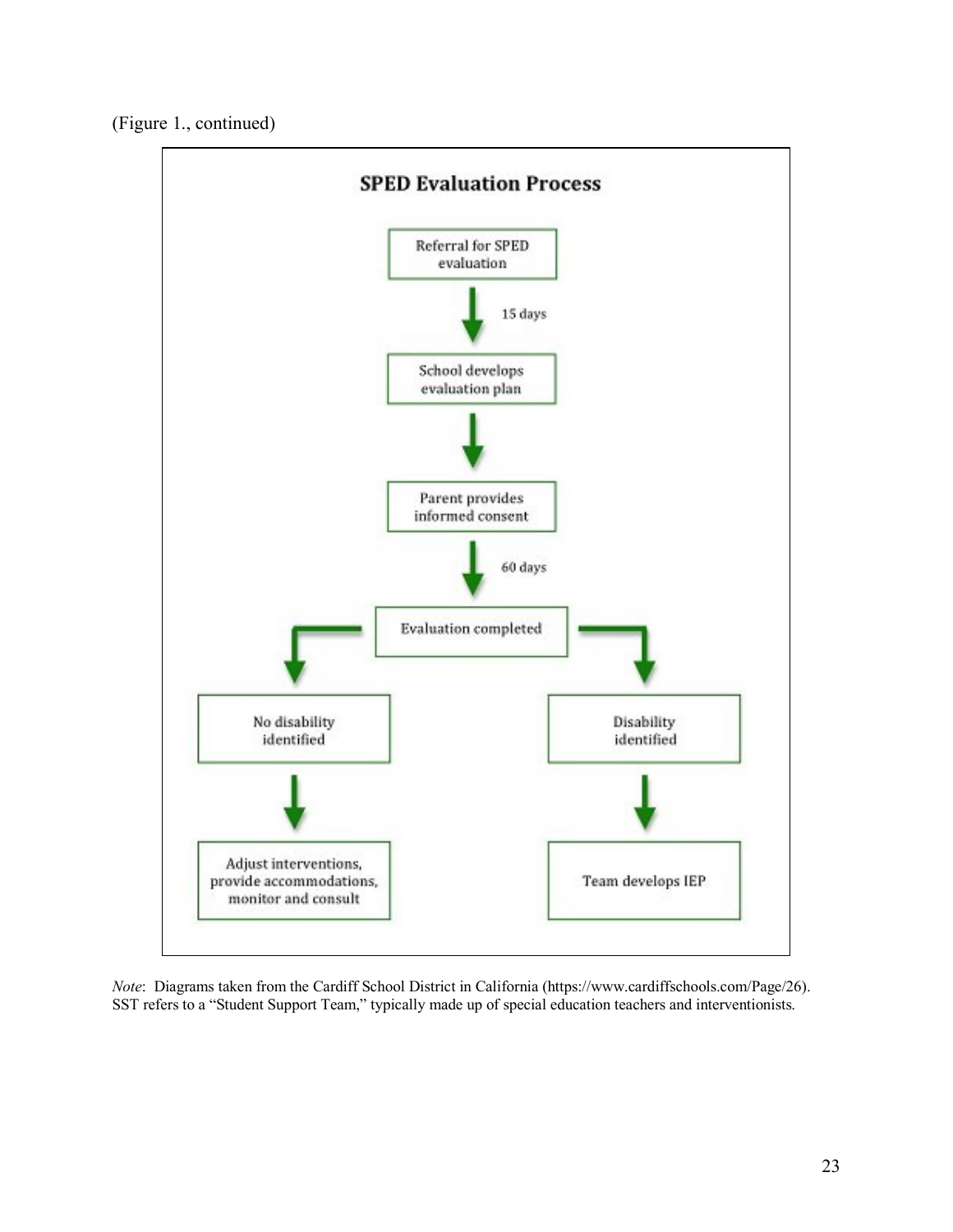

# **Figure 2. Nevada Special Education Referral and Evaluation Process**

*Note*: Diagram taken from the Nevada County Special Education Parent Advisory Committee (http://nevco.org/wpcontent/uploads/2013/09/ParentHandbookNevCoSELPA.pdf).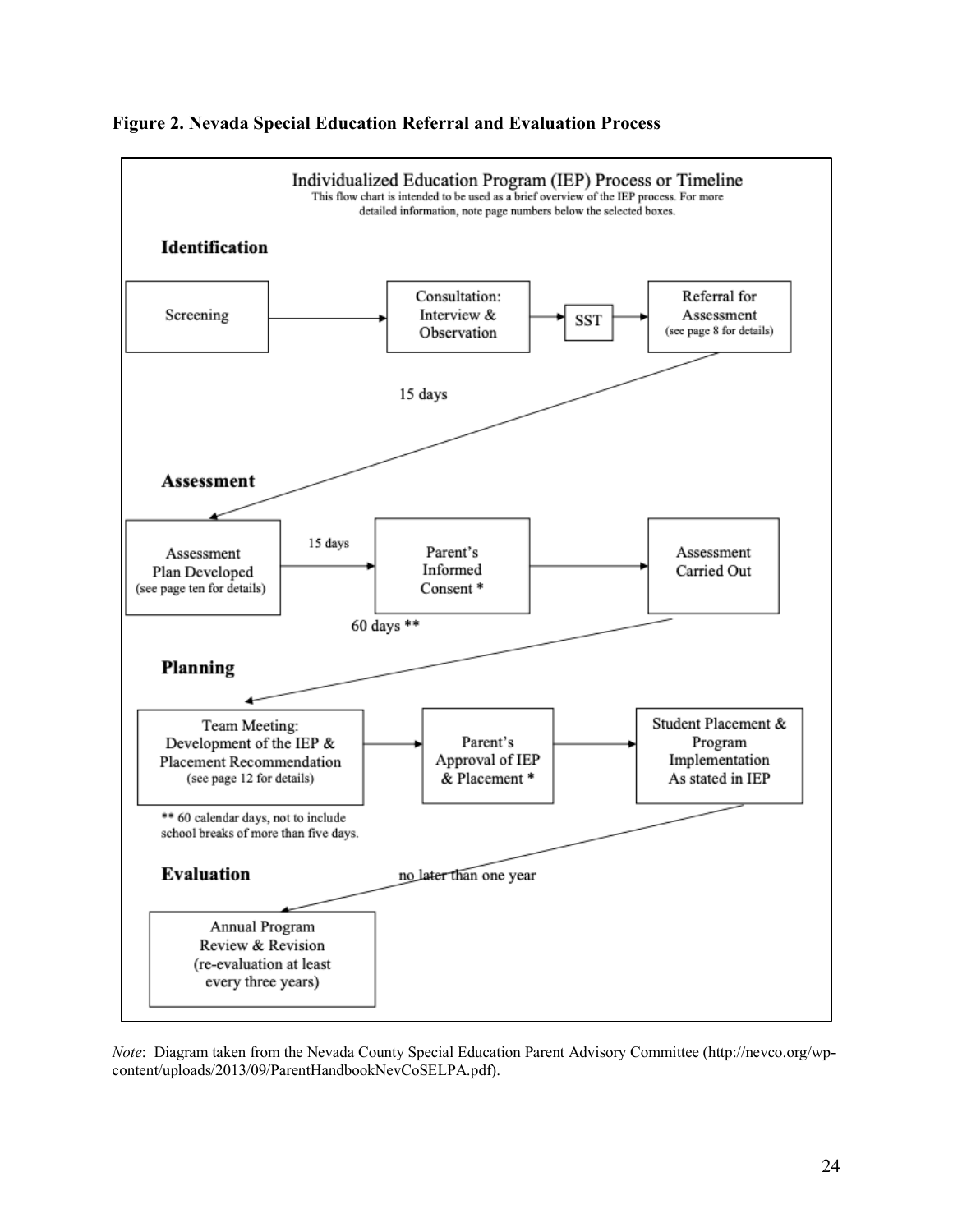



**Figure 4. Special Education Identification Rates in California and Nevada for Subjective Disabilities**

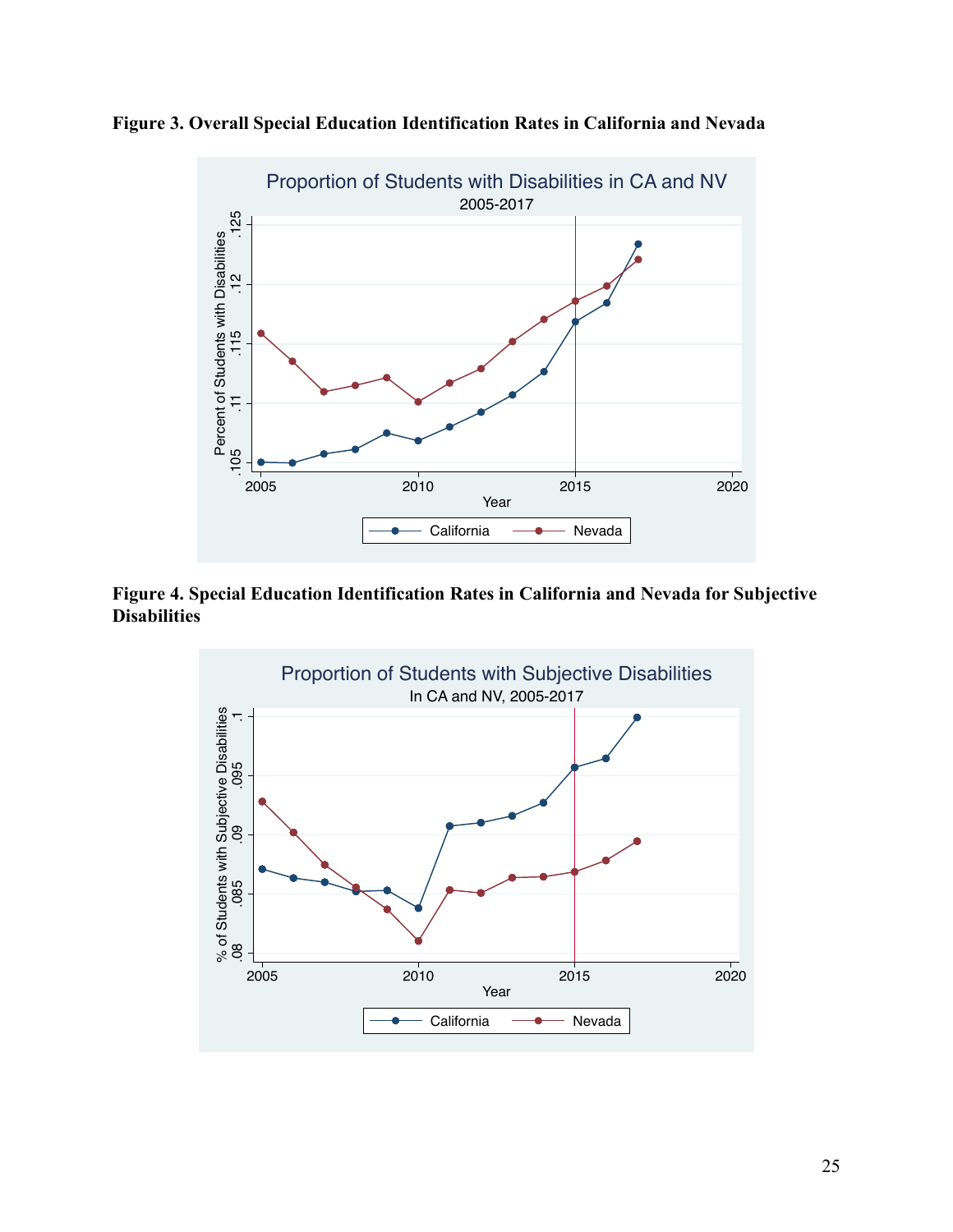

**Figure 5. Subjective Disability Identification Rates in California**

**Figure 6. Subjective Disability Identification Rates in Nevada**

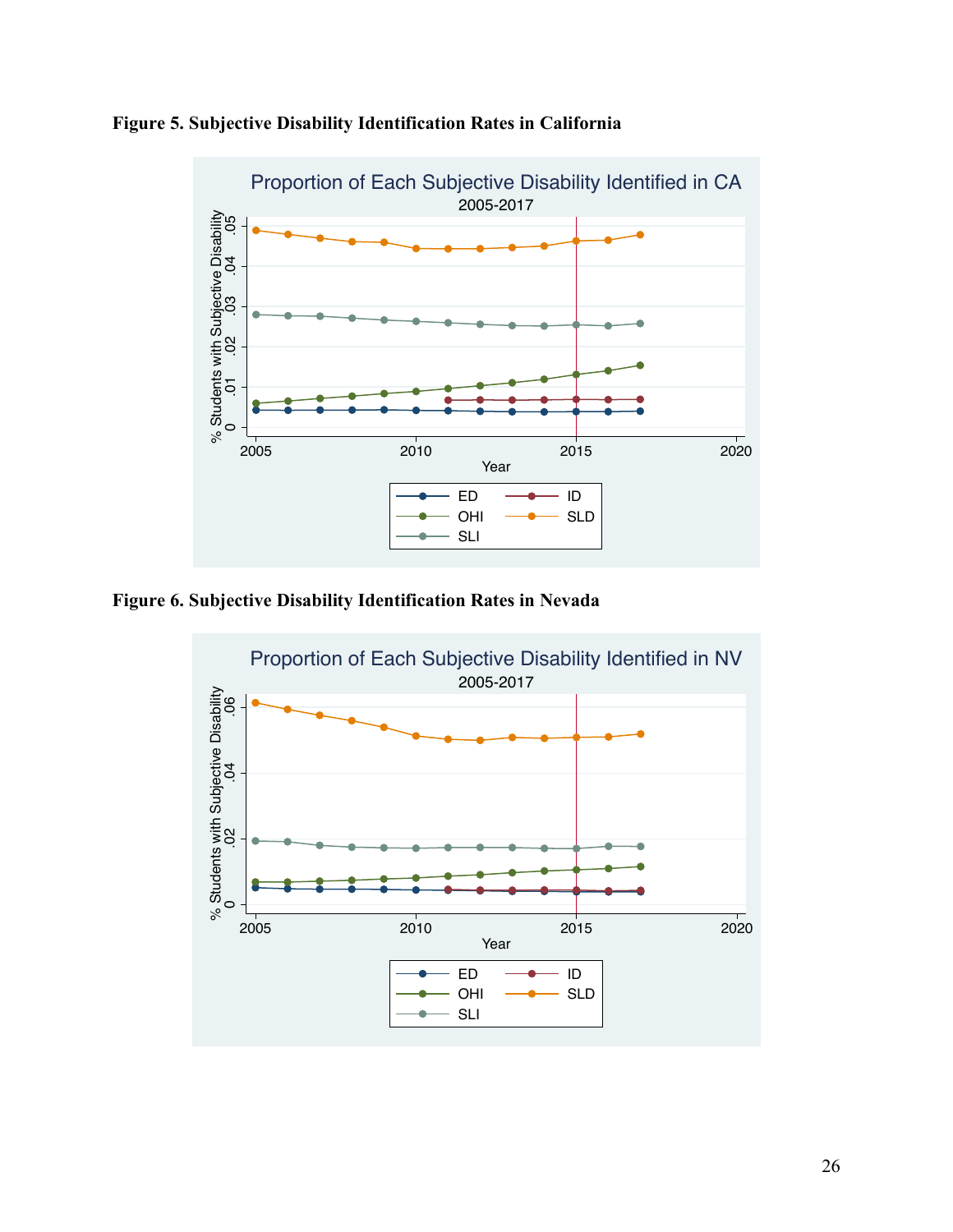| Year |                 | California             | <b>Nevada</b> |                 |                 |               |
|------|-----------------|------------------------|---------------|-----------------|-----------------|---------------|
|      | Total # SPED    | Total # Public         | $\frac{0}{0}$ | Total # SPED    | Total # Public  | $\frac{0}{0}$ |
|      | <b>Students</b> | <b>School Students</b> | <b>SPED</b>   | <b>Students</b> | School          | <b>SPED</b>   |
|      | $(Age 3-21)$    |                        |               | $(Age 3-21)$    | <b>Students</b> |               |
| 2005 | 676,318         | 6,437,202              | 10.5%         | 47,794          | 412,395         | 11.6%         |
| 2006 | 672,737         | 6,406,750              | 10.5%         | 48,230          | 424,766         | 11.4%         |
| 2007 | 670,904         | 6,343,471              | $10.6\%$      | 47,652          | 429,362         | 11.1%         |
| 2008 | 671,095         | 6,322,528              | $10.6\%$      | 48,328          | 433,371         | 11.2%         |
| 2009 | 673,428         | 6,263,438              | 10.8%         | 48,115          | 428,947         | 11.2%         |
| 2010 | 672,174         | 6,289,578              | $10.7\%$      | 48,148          | 437,149         | 11.0%         |
| 2011 | 679,269         | 6,287,834              | 10.8%         | 49,117          | 439,634         | 11.2%         |
| 2012 | 688,346         | 6,299,451              | 10.9%         | 50,332          | 445,707         | 11.3%         |
| 2013 | 698,947         | 6,312,623              | 11.1%         | 52,052          | 451,831         | 11.5%         |
| 2014 | 711,205         | 6,312,161              | 11.3%         | 53,755          | 459,189         | 11.7%         |
| 2015 | 727,718         | 6,226,737              | 11.7%         | 55,452          | 467,527         | 11.9%         |
| 2016 | 747,317         | 6,309,138              | 11.8%         | 56,791          | 473,744         | 12.0%         |
| 2017 | 767,562         | 6,220,413              | 12.3%         | 60,123          | 492,416         | 12.2%         |

# **Table 1. Summary Statistics**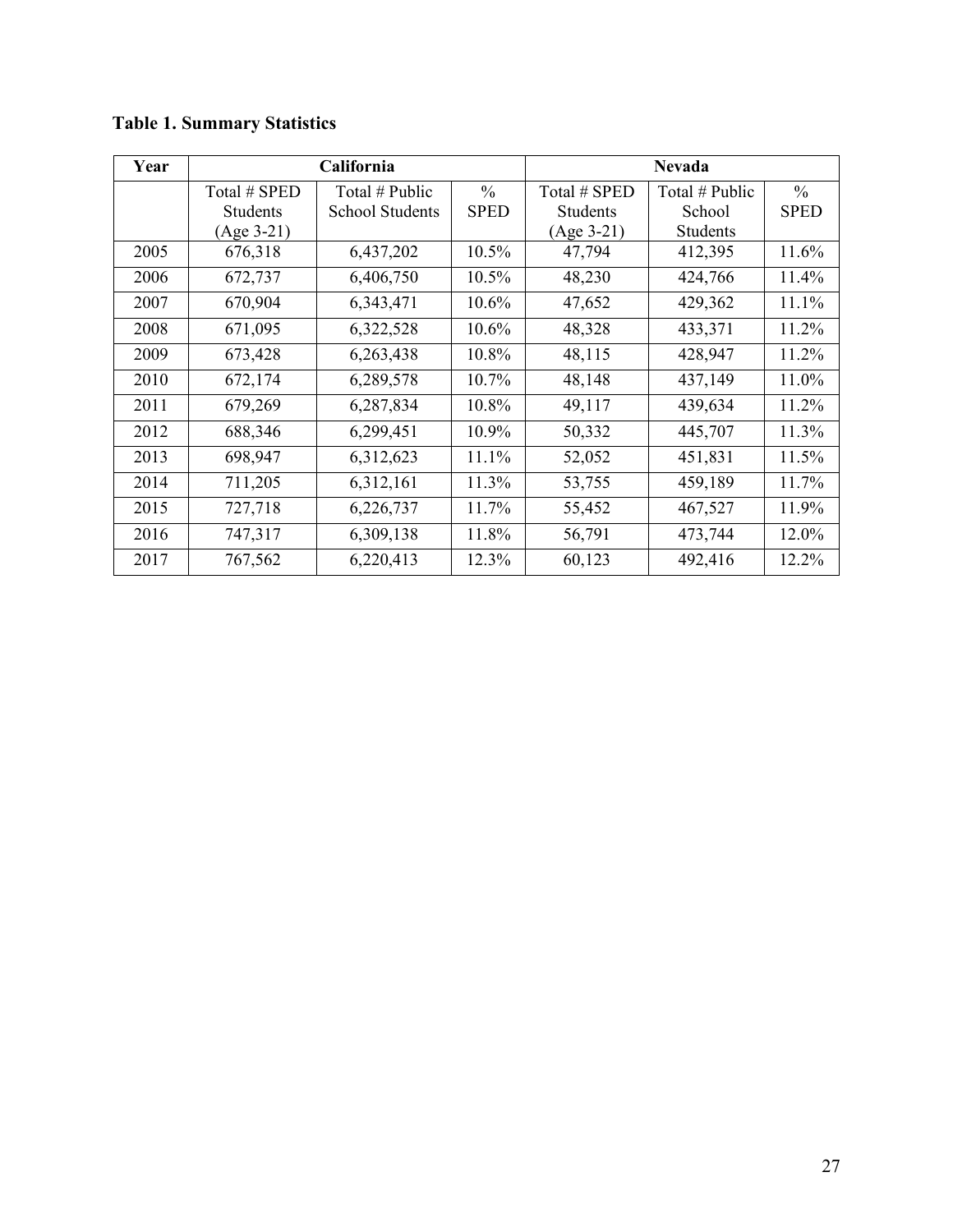# **Table 2. Difference-in-Differences Results for Overall Special Education Identification Rates and Identification Rates for Subjective Disabilities**

|                           | Overall Trends in SPED Identification |                           |                           | Adding Demographic Controls |                         |                         | Limited to Subjective Disabilities     |                                           |                                         |  |
|---------------------------|---------------------------------------|---------------------------|---------------------------|-----------------------------|-------------------------|-------------------------|----------------------------------------|-------------------------------------------|-----------------------------------------|--|
|                           | (1)                                   | (2)                       | (3)                       | (4)                         | (5)                     | (6)                     | (7)                                    | (8)                                       | (9)                                     |  |
| Dependent<br>Variable     | $%$ SPED<br>Ages 3-5                  | % SPED<br>Ages $6-21$     | $%$ SPED<br>Ages 3-21     | % SPED<br>Ages 3-5          | % SPED<br>Ages 6-21     | % SPED<br>Ages $3-21$   | % Subjective<br>Disability<br>Ages 3-5 | % Subjective<br>Disability<br>Ages $6-21$ | % Subjective<br>Disability<br>Ages 3-21 |  |
| State*Post<br>Interaction | 0.000661<br>(0.000817)                | $-0.00567**$<br>(0.00228) | $-0.00501*$<br>(0.00252)  | $-0.00419$<br>(0.00245)     | 0.00244<br>(0.00281)    | $-0.00175$<br>(0.00249) | $-4.68e-06$<br>$(2.84e-06)$            | $-0.000384**$<br>(0.000142)               | $-0.000389**$<br>(0.000143)             |  |
| State                     | $0.00457***$<br>(0.000771)            | 0.000512<br>(0.00125)     | $0.00508***$<br>(0.00143) | $-0.275$<br>(0.229)         | $-0.0821$<br>(0.373)    | $-0.357$<br>(0.258)     | $-9.33e-06***$<br>$(2.24e-06)$         | $0.000355**$<br>(0.000134)                | $0.000345**$<br>(0.000134)              |  |
| Post-2015                 | $0.00168$ ***<br>(0.000341)           | $0.0107***$<br>(0.00190)  | $0.0124***$<br>(0.00222)  | 0.00129<br>(0.00158)        | $-0.00102$<br>(0.00242) | 0.000273<br>(0.00242)   | $-5.53e-07$<br>$(1.66e-06)$            | $-0.000174**$<br>$(7.38e-05)$             | $-0.000174**$<br>$(7.47e-05)$           |  |
| Demographic<br>Controls   | N <sub>o</sub>                        | N <sub>0</sub>            | No                        | Yes                         | Yes                     | Yes                     | N <sub>0</sub>                         | N <sub>0</sub>                            | N <sub>o</sub>                          |  |
| Constant                  | $0.0115***$                           | $0.0971***$               | $0.109***$                | 0.313                       | 0.190                   | 0.503                   | $1.56e-05***$                          | $0.00411***$                              | $0.00412***$                            |  |
|                           | (0.000229)                            | (0.000942)                | (0.00114)                 | (0.248)                     | (0.404)                 | (0.281)                 | $(5.74e-07)$                           | $(5.97e-05)$                              | $(5.97e-05)$                            |  |
| Observations              | 26                                    | 26                        | 26                        | 18                          | 18                      | 18                      | 26                                     | 26                                        | 26                                      |  |
| R-squared                 | 0.718                                 | 0.580                     | 0.679                     | 0.937                       | 0.898                   | 0.982                   | 0.573                                  | 0.383                                     | 0.376                                   |  |

Robust standard errors in parentheses

\*\*\* p<0.01, \*\* p<0.05, \* p<0.1